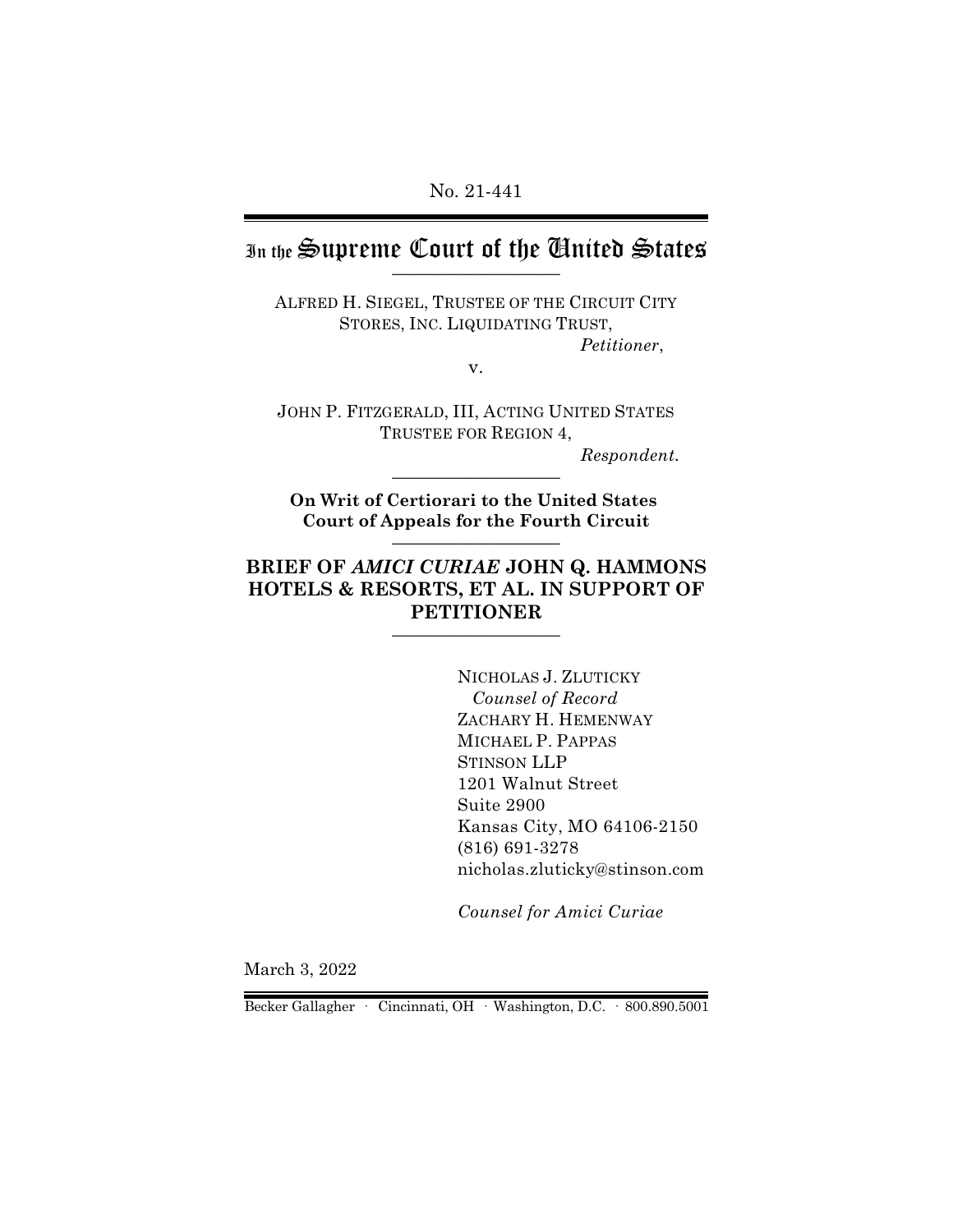# **TABLE OF CONTENTS**

|     | TABLE OF AUTHORITIES                                                                                                                                                                                                      |
|-----|---------------------------------------------------------------------------------------------------------------------------------------------------------------------------------------------------------------------------|
|     | INTEREST OF THE AMICI CURIAE  1                                                                                                                                                                                           |
|     | <b>INTRODUCTION AND SUMMARY</b>                                                                                                                                                                                           |
|     | ARGUMENT  4                                                                                                                                                                                                               |
| I.  | The 2017 Amendment Fails the Uniformity<br>Test the Court Established in Blanchette 4                                                                                                                                     |
|     | A. The Court of Appeals in Siegel Erred<br>in Ignoring <i>Blanchette's</i> Requirement<br>That a Statute Operate Uniformly on                                                                                             |
|     | B. The Court of Appeals in Siegel Also<br>Erred in its Determination That<br>Funding the U.S. Trustee Program is<br>a "Geographically-Isolated Problem"<br>Within the Flexibility Inherent in the<br>Bankruptcy Clause 11 |
| II. | Congress Has Failed to Resolve the<br>Constitutional Problem it Created and                                                                                                                                               |
|     | A. The Dual System of Bankruptcy<br>Administration is Unconstitutional<br>and Has Been Since its Inception $\dots$ 13                                                                                                     |
|     | B. Congress Has Previously Attempted<br>and Failed to Address Known<br>Constitutional Infirmities Within the<br>Bankruptcy System<br>19                                                                                   |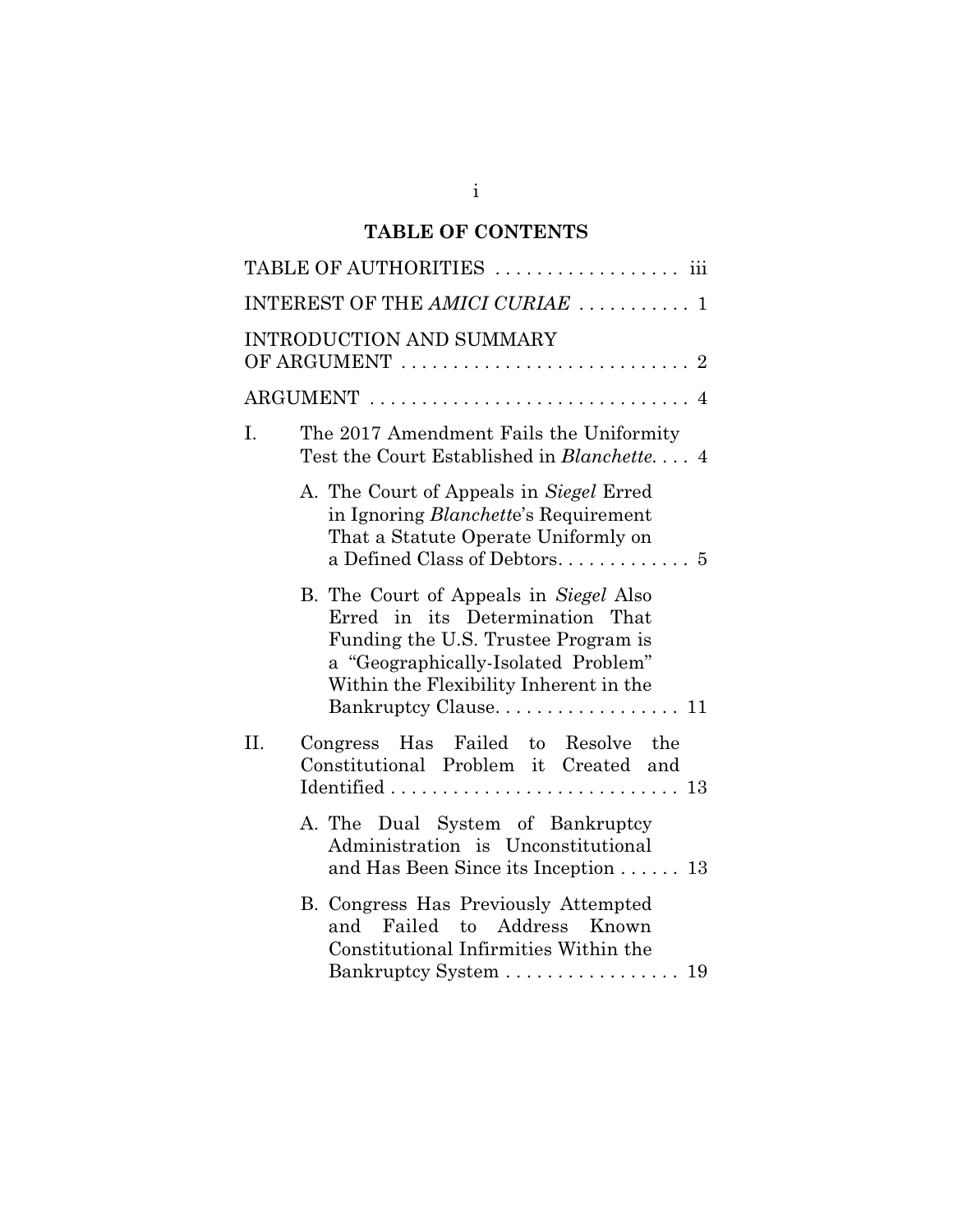| HL. | The Monetary Remedy Sought by Petitioner<br>is the Sole Legal and Practical Resolution to                                                                             |
|-----|-----------------------------------------------------------------------------------------------------------------------------------------------------------------------|
|     | A. The Court's Precedents Support<br>Monetary Relief and the Government<br>Relies on Inapposite Cases Involving<br>Non-Monetary Harm $\ldots \ldots \ldots \ldots 22$ |
|     | B. The Government's Proposed Remedy<br>is Akin to No Remedy Because it Fails<br>to Ameliorate Petitioner's Harm and is                                                |
|     |                                                                                                                                                                       |

ii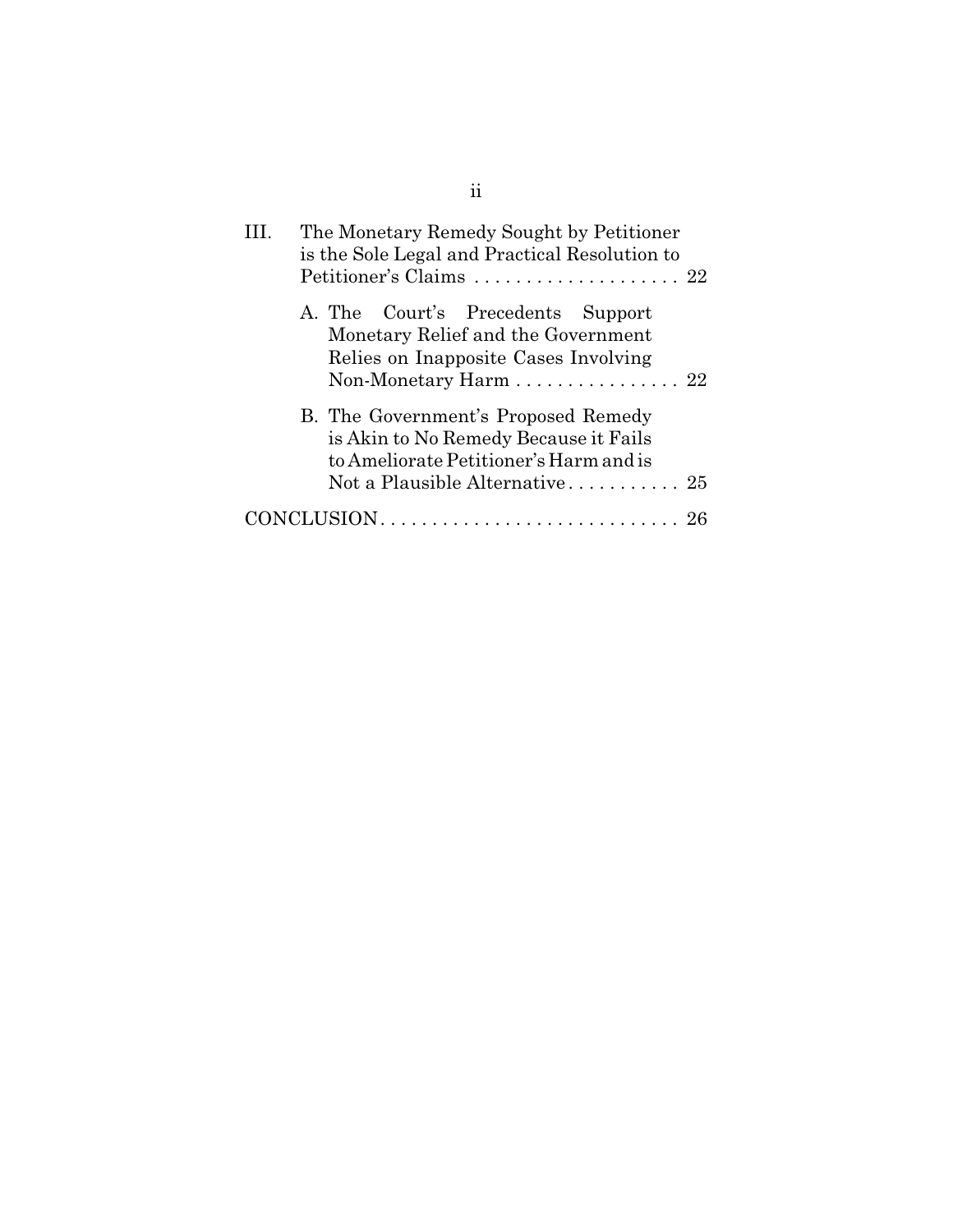## **TABLE OF AUTHORITIES**

## **CASES**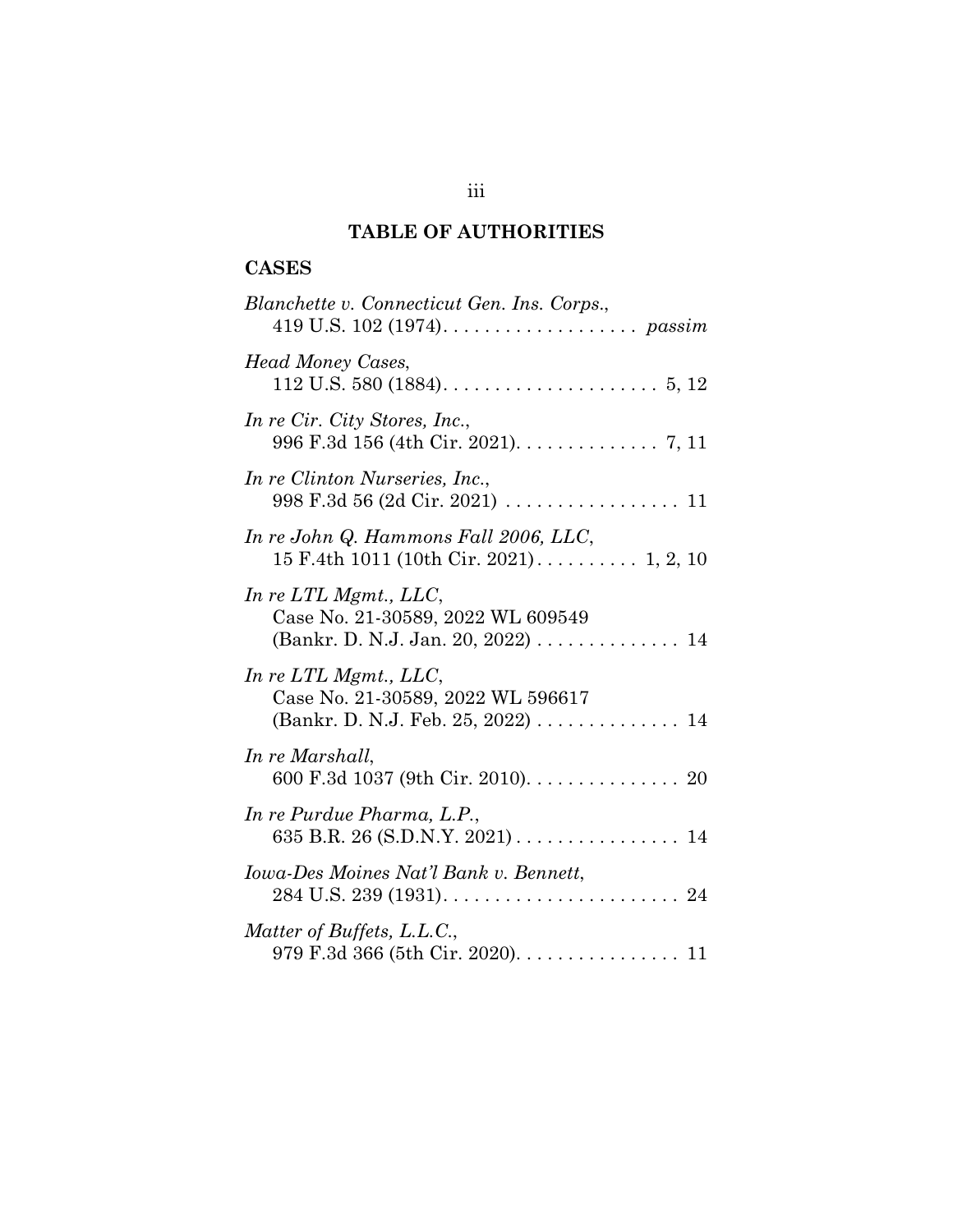| N. Pipeline Const. Co. v. Marathon Pipe Line Co.,                                                            |
|--------------------------------------------------------------------------------------------------------------|
| St. Angelo v. Victoria Farms, Inc.,<br>38 F.3d 1525 (9th Cir. 1994),<br>amended, 46 F.3d 969 (9th Cir. 1995) |
| Railway Laboratory Executives' Ass'n v. Gibbons,                                                             |
| Sessions v. Morales-Santana,<br>137 S. Ct. 1678 (2017). 22, 23, 24                                           |
| Stern v. Marshall,                                                                                           |
| Vanston Bondholders Protective Comm. v. Green,                                                               |
| <b>STATUTES</b>                                                                                              |
|                                                                                                              |
|                                                                                                              |
|                                                                                                              |
|                                                                                                              |
| $28 \text{ U.S.C.} \S 157(b)(2)(C) \ldots \ldots \ldots \ldots \ldots \ldots \ldots \ldots 21$               |
|                                                                                                              |
|                                                                                                              |
| Bankruptcy Amendments and Federal Judgeship<br>Act of 1984, Pub. L. No. 98-353, 98 Stat. 333                 |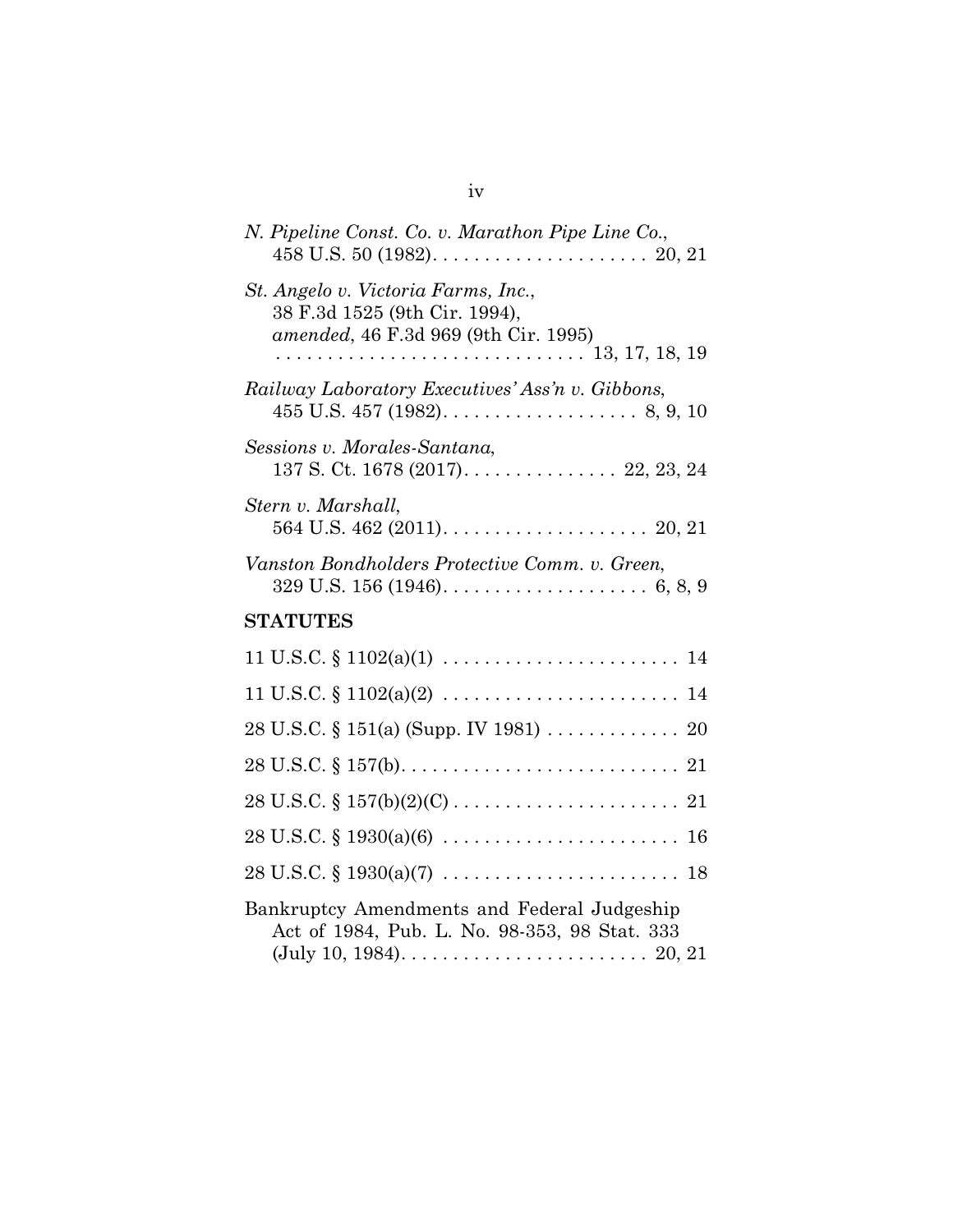| Bankruptcy Judges, United States Trustees, and<br>Family Farmer Bankruptcy Act of 1986, Pub. L.<br>No. 99-554, 100 Stat. 3088 (Oct. 27, 1986). 15, 16 |
|-------------------------------------------------------------------------------------------------------------------------------------------------------|
| Federal Courts Improvement Act of 2000, Pub. L.<br>No. 106-518, § 501, 114 Stat. 2410 (Sept. 13,                                                      |
| Judicial Improvements Act of 1990, Pub. L. No. 101-<br>650 § 317(a), 104 Stat. 5089 (Dec. 1, 1990)  15                                                |

# **RULES**

|--|--|--|--|--|--|--|--|--|--|--|--|--|--|--|--|--|--|--|--|--|--|--|--|--|--|--|--|--|--|--|--|--|--|--|--|--|--|--|--|--|--|--|--|--|--|--|--|--|--|--|--|--|--|--|--|--|--|--|--|--|--|--|--|--|--|--|--|--|--|--|--|--|--|--|--|--|--|--|--|--|--|--|--|--|--|--|--|--|--|--|--|--|--|--|--|--|--|--|--|--|--|--|--|--|--|--|--|--|--|--|--|--|--|--|--|--|--|--|--|--|--|--|--|--|--|--|--|--|--|--|--|--|--|--|--|--|--|--|--|--|--|--|--|--|--|--|

# **OTHER AUTHORITIES**

| Dan J. Schulman, The Constitution, Interest       |  |
|---------------------------------------------------|--|
| Groups, and the Requirements of Uniformity:       |  |
| The United States Trustee and the Bankruptcy      |  |
| Administrator Programs, 74 Neb. L. Rev. 91        |  |
|                                                   |  |
| U.S. Code Cong. & Admin. News 1978  20            |  |
| U.S. Gov't Accountability Office, GAO/GGD-92-133, |  |
| Bankruptcy Administration: Justification          |  |
| Lacking for Continuing Two Parallel Programs      |  |
|                                                   |  |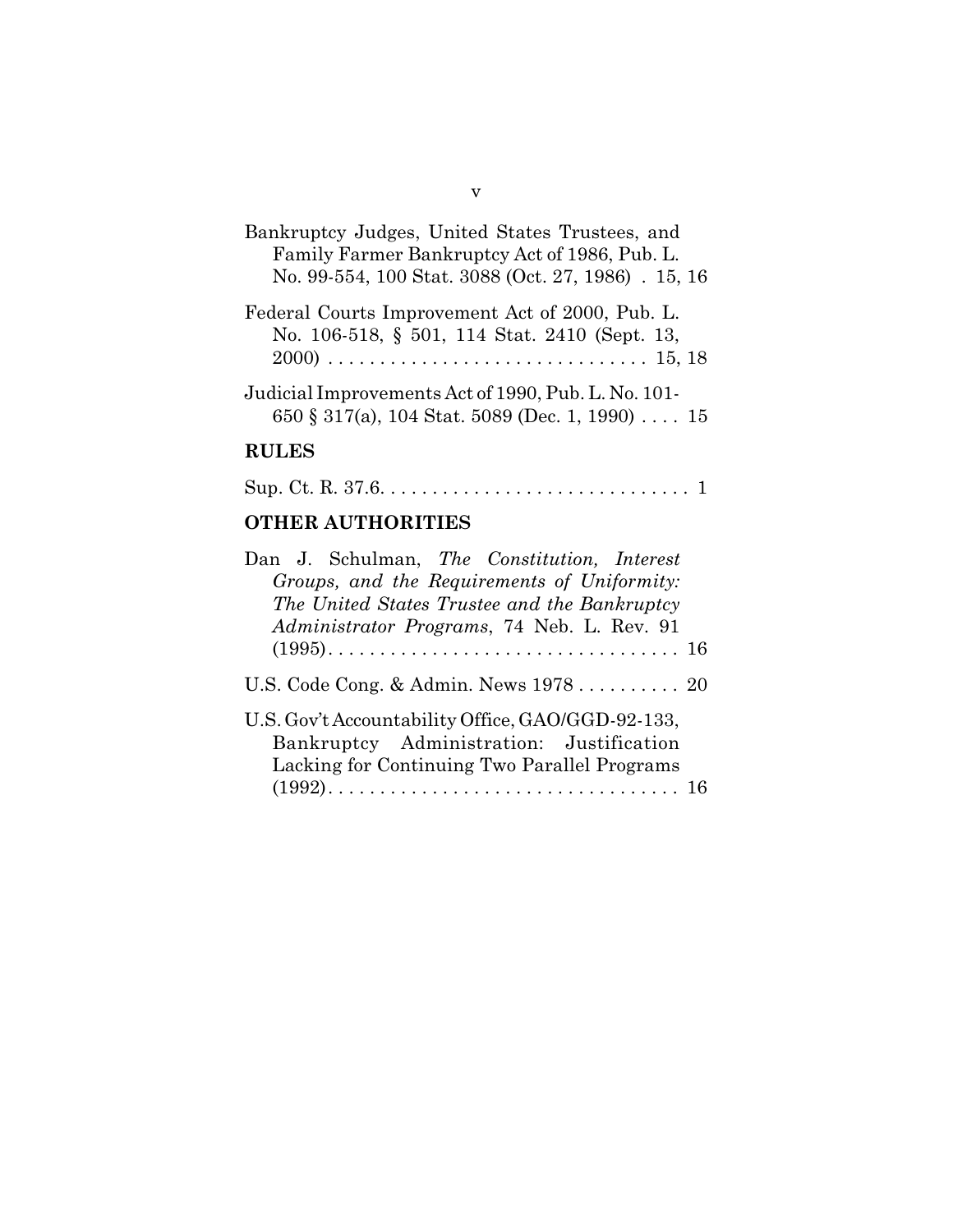#### **INTEREST OF THE** *AMICI CURIAE*

*Amici curiae*<sup>1</sup> are comprised of seventy-six entities operating as or associated with John Q. Hammons Hotels & Resorts.<sup>2</sup> Amici paid more than \$2.5 million in excess quarterly fees to the U.S. Trustee in connection with chapter 11 bankruptcy cases in the United States Bankruptcy Court for the District of Kansas that they would not have been required to pay as chapter 11 debtors in North Carolina or Alabama. Amici paid these excess fees as a result of the same statute at issue in the pending case.

Amici filed a motion in the bankruptcy court seeking recovery of these excess fees based on the argument that the statute at issue and the system that permits it are unconstitutionally non-uniform. After the bankruptcy court upheld the statute, Amici appealed the decision to the Tenth Circuit Court of Appeals. The court of appeals held that the statute was unconstitutionally non-uniform, reversing the bankruptcy court and remanding the case directing a refund of the excess amounts of quarterly fees paid by

<sup>1</sup> Pursuant to Sup. Ct. Rule 37.6, counsel for *amici curiae* state that no counsel for any party authored this brief in whole or in part, nor did any party or other person other than *amici curiae* or their counsel make a monetary contribution to the brief's preparation or submission. All parties have consented in writing to the filing of this brief.

<sup>&</sup>lt;sup>2</sup> The seventy-six individual entities comprising Amici are listed in *In re John Q. Hammons Fall 2006, LLC*, 15 F.4th 1011 (10th Cir. 2021). John Q. Hammons Hotels & Resorts was an organization that included, *inter alia*, thirty-five hotels across the country and related hospitality assets.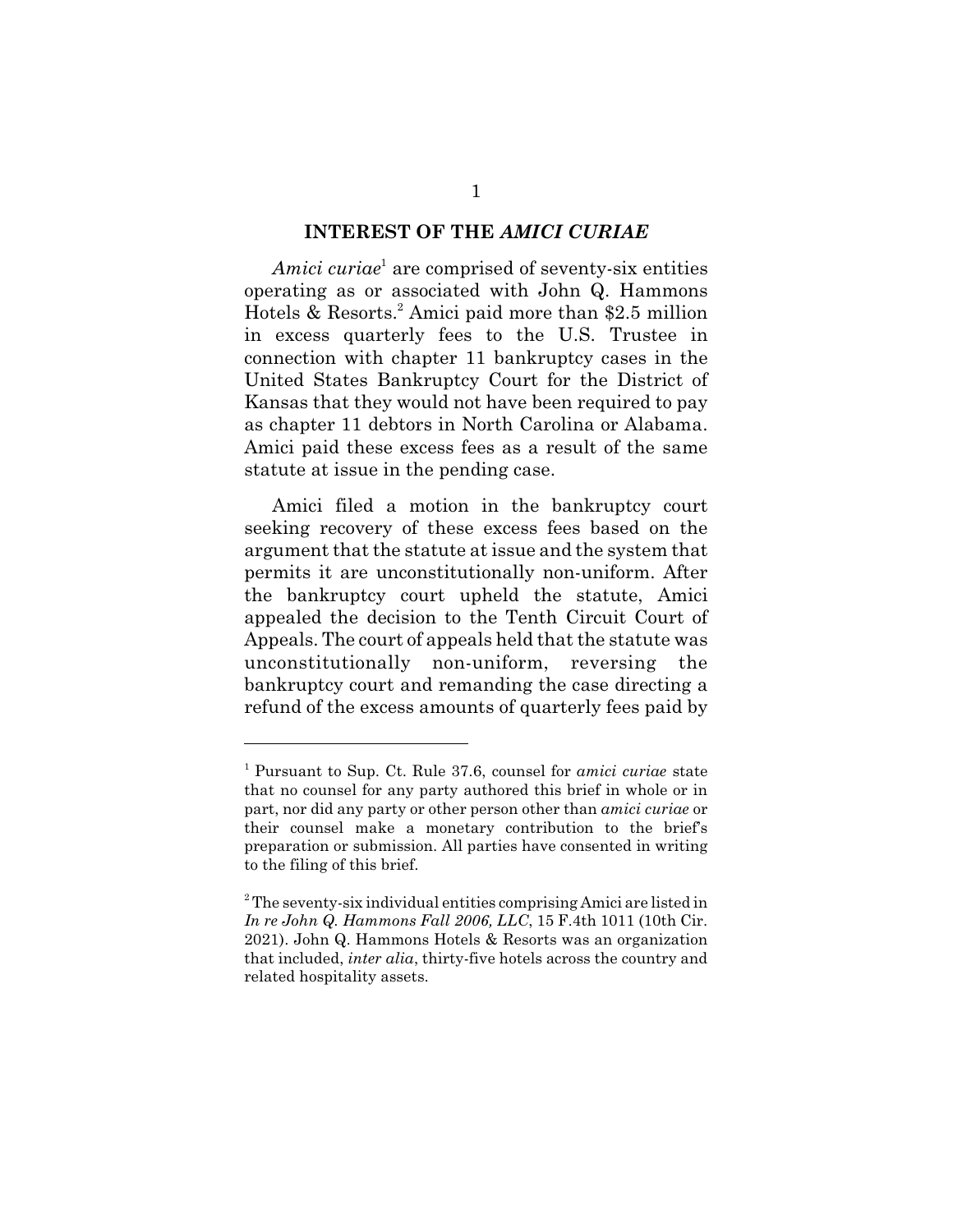Amici. *In re John Q. Hammons Fall 2006, LLC*, 15 F.4th 1011 (10th Cir. 2021).

In this case, the Court will be addressing the same issue addressed by the Tenth Circuit: whether the 2017 amendment to 28 U.S.C. § 1930(a)(6) (the "2017 Amendment") is unconstitutional because it subjected chapter 11 debtors in the rest of the country to higher quarterly fees than similarly situated debtors in North Carolina and Alabama for reasons that do not and cannot qualify as a "geographically-isolated problem." Amici are among the chapter 11 debtors most harmed by the unconstitutional statute and thus have a strong interest in this Court applying its precedents to invalidate the unconstitutionally non-uniform statute and affirming that refunding the excess fees is not only the proper remedy, it is the only viable option for ameliorating the harm caused by the statute.

## **INTRODUCTION AND SUMMARY OF ARGUMENT**

Amici agree with Petitioner that the 2017 Amendment is unconstitutionally non-uniform because it imposes higher quarterly fees on chapter 11 debtors in the rest of the country than the quarterly fees imposed on chapter 11 debtors in North Carolina and Alabama. Amici also agree that the 2017 Amendment is part of an unconstitutionally non-uniform dual bankruptcy administration system and that the proper remedy for petitioner is a refund of the excess quarterly fees it paid pursuant to the unconstitutional statute.

The court of appeals incorrectly applied this Court's holding in *Blanchette v. Connecticut Gen. Ins. Corps.,*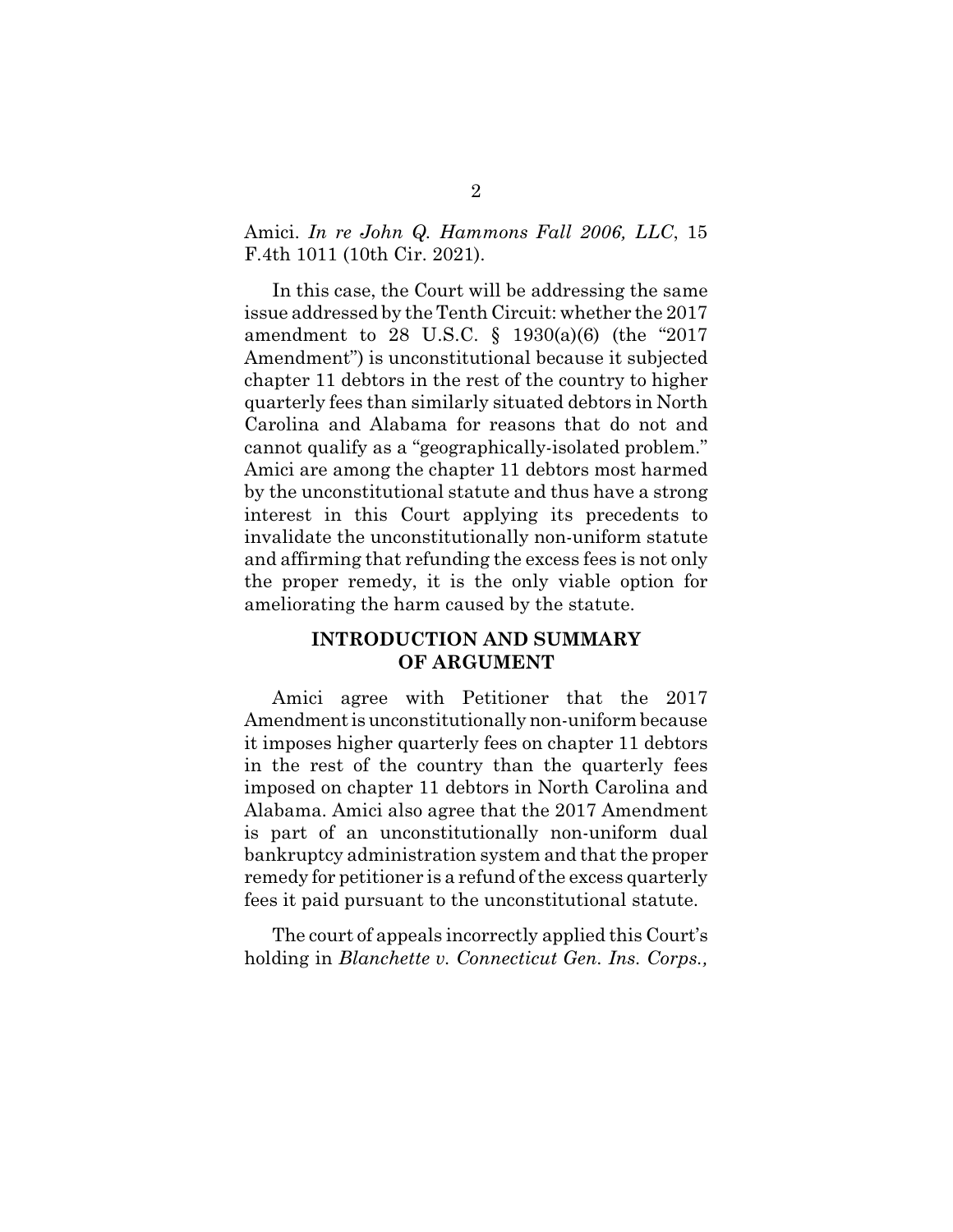419 U.S. 102 (1974) because it focused on the portion of the holding permitting Congress to solve geographically-isolated problems but did not apply the limitations the *Blanchette* Court imposed on that authority. Under *Blanchette*, a geographically nonuniform statute may be constitutional only if it is fashioned to solve a geographically-isolated problem and operates uniformly with respect to a defined class of debtors. The 2017 Amendment does neither.

The 2017 Amendment does not apply uniformly to a defined class of debtors as required in *Blanchette* because the applicable class of debtors is all chapter 11 debtors in the United States, and the 2017 Amendment imposes higher quarterly fees on only a portion of those debtors. The Second Circuit Court of Appeals and the Tenth Circuit Court of Appeals correctly concluded that even if the 2017 Amendment was fashioned to solve the problem of U.S. Trustee funding and was limited to the geographic areas where those quarterly U.S. Trustee fees are paid, the statute is unconstitutionally nonuniform because it does not apply uniformly to chapter 11 debtors.

The 2017 Amendment also fails to fit within the framework established in *Blanchette* because it was not "fashioned" to solve the type of "geographically-isolated problem" the *Blanchette* Court described. It was a statute enacted by Congress imposing increased quarterly fees on all debtors over whom Congress had the authority to do so, and any supposed geographic isolation of the problem was not a function of a problem Congress was trying to solve but rather a problem Congress created.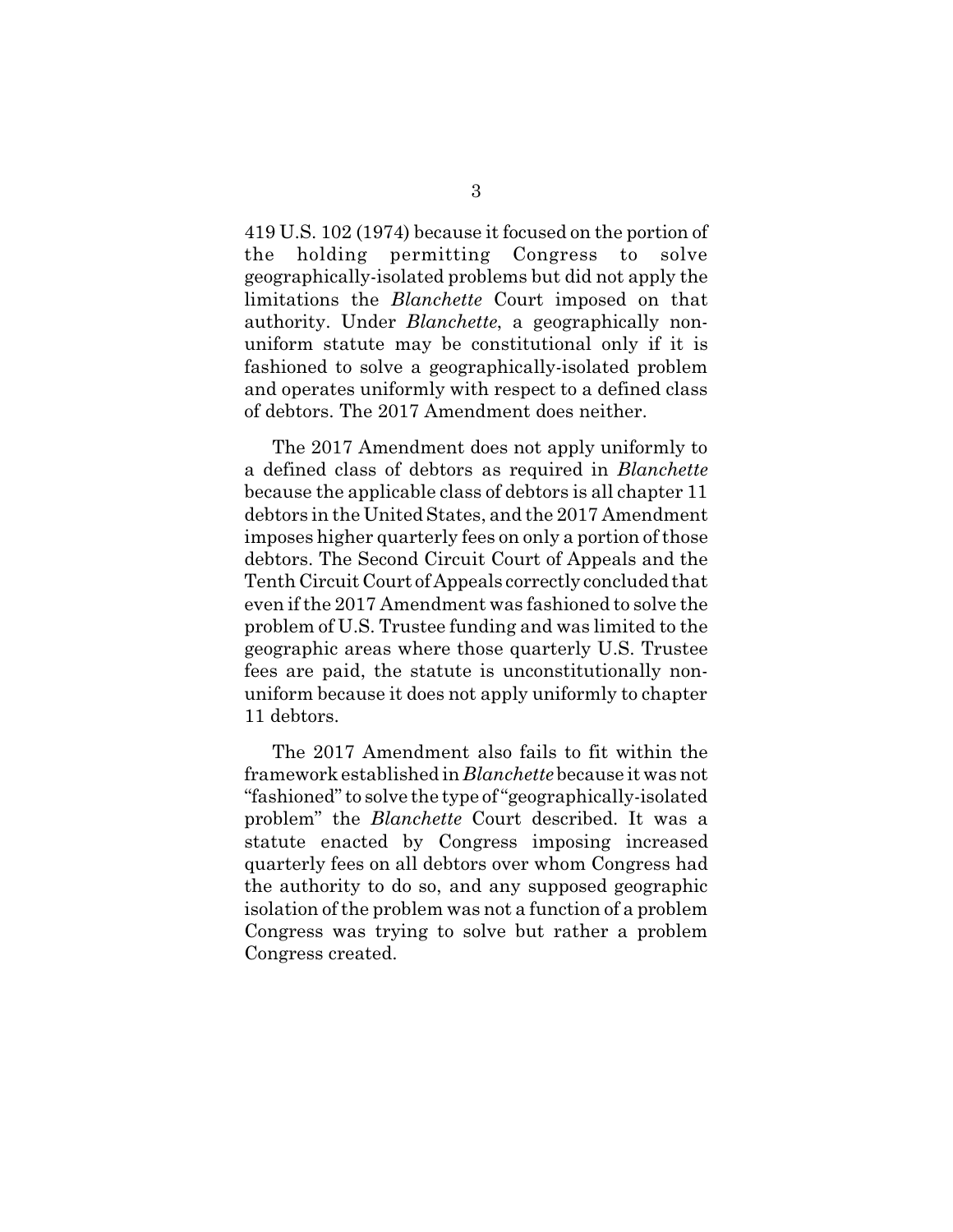Finally, monetary relief is consistent with both this Court's prior jurisprudence and all appellate court decisions as to remedy on this issue, and is the only way to adequately address the harm suffered by Petitioner as a result of the unconstitutional statute. The cases relied upon by the government are inapposite, and the government ignores the Court's more relevant holdings on similar issues. Moreover, the remedy proposed by the government is unfeasible and fails to make the Petitioner whole.

This Court should overturn the decision of the court of appeals.

#### **ARGUMENT**

## **I. The 2017 Amendment Fails the Uniformity Test the Court Established in** *Blanchette***.**

All appellate courts taking on the uniformity question as to the 2017 Amendment correctly point to *Blanchette* as the seminal case on the Bankruptcy Clause<sup>3</sup> and its uniformity requirement. *Blanchette* outlines both the scope of Congress's flexibility under the Bankruptcy Clause and the limitations of that flexibility. The *Siegel* court and the other appellate courts incorrectly upholding the 2017 Amendment err by focusing on the flexibility afforded Congress while ignoring or misconstruing the limitations to that flexibility that were an essential part of the Court's holding in *Blanchette*.

<sup>&</sup>lt;sup>3</sup> All capitalized terms herein shall have the meanings ascribed to them in Petitioner's Brief.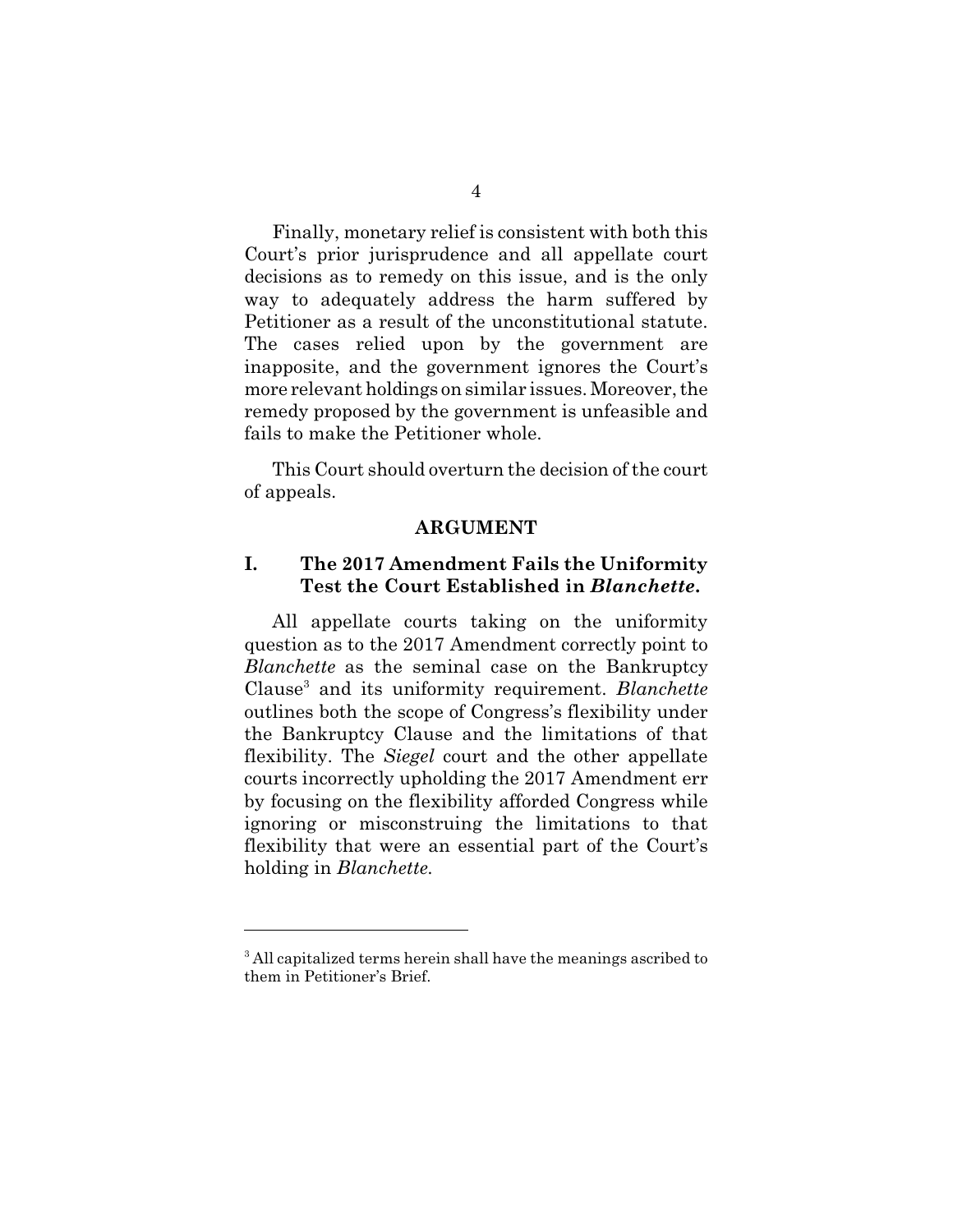## **A. The court of appeals in** *Siegel* **erred in ignoring** *Blanchette***'s requirement that a statute operate uniformly on a defined class of debtors.**

In *Blanchette*, this Court affirmed that Congress has the ability to pass laws on the subject of bankruptcy that result in geographic differences impacting debtors. The Court held that an argument for absolute or perfect geographic uniformity "has a certain surface appeal but is without merit because it overlooks the flexibility inherent in the constitutional provision." *Id*. at 158. The Court then defined that flexibility more fully, citing its holding on tax uniformity in the *Head Money Cases* for its conclusion that a constitutional requirement of uniformity "does not deny Congress power to take into account differences that exist between different parts of the country, and to fashion legislation to resolve geographically isolated problems." *Id*. at 159.

The court of appeals in *Siegel* and other appellate courts upholding the 2017 Amendment rely on this language to justify their conclusions. They hold that Congress was using the flexibility inherent in the provision to take into account differences between North Carolina and Alabama and the remainder of the country, namely Congress's decision to exempt those states from the U.S. Trustee Program, and fashioning legislation to resolve it in the states where the U.S. Trustee Program exists.

Like the argument for absolute uniformity, the *Siegel* court's interpretation of *Blanchette* "has a certain surface appeal," but it is without merit. The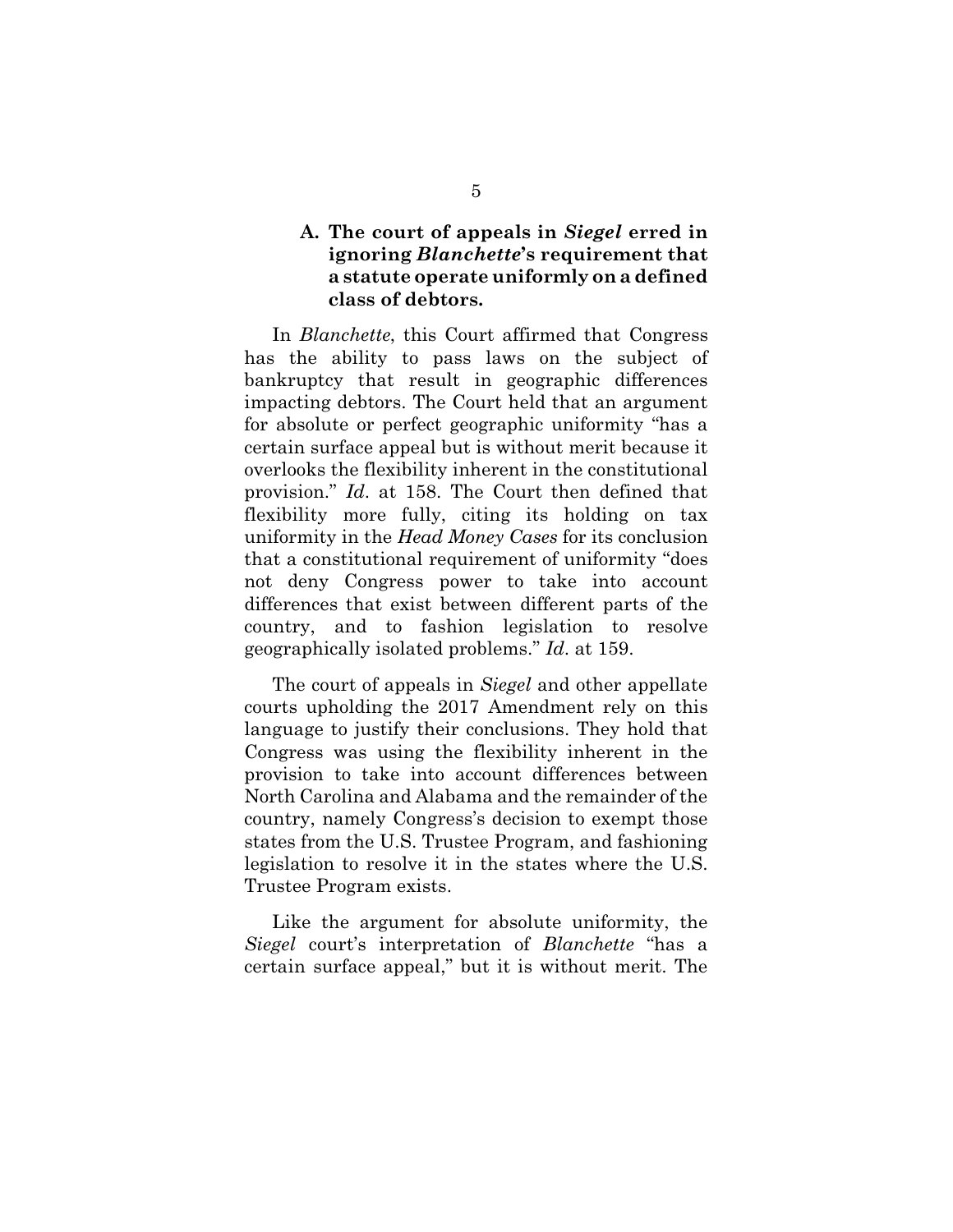*Siegel* court incorrectly focuses on the portion of *Blanchette* outlining Congress's power to the exclusion of the limitation the Court outlined in the paragraphs immediately following that portion of its holding. Citing Justice Frankfurter's concurrence in *Vanston Bondholders Protective Comm. v. Green*, 329 U.S. 156, 172 (1946), the Court held that "[t]he uniformity clause requires that the Rail Act apply equally to *all* creditors and *all* debtors." *Blanchette*, 419 U.S. at 160. It then analyzed whether the statute at issue met this test:

The national rail transportation crisis that produced the Rail Act centered in the problems of the rail carriers operating in the region defined by the Act, and these were the problems Congress addressed. No railroad reorganization proceeding, within the meaning of the Rail Act, was pending outside that defined region on the effective date of the Act or during the 180-day period following the statute's effective date. Thus the Rail Act in fact operates uniformly upon all bankrupt railroads then operating in the United States and uniformly with respect to all creditors of each of these railroads.

*Id*. at 159-60.

In using *Blanchette* as the basis for its holding that the 2017 Amendment is constitutional, the court of appeals relied on the first sentence in the paragraph above, but its interpretation of that sentence renders the remainder of the Court's analysis in the above paragraph meaningless. In *Blanchette*, the Court did not look at the geographically-isolated problem being addressed (railroad bankruptcies in a particular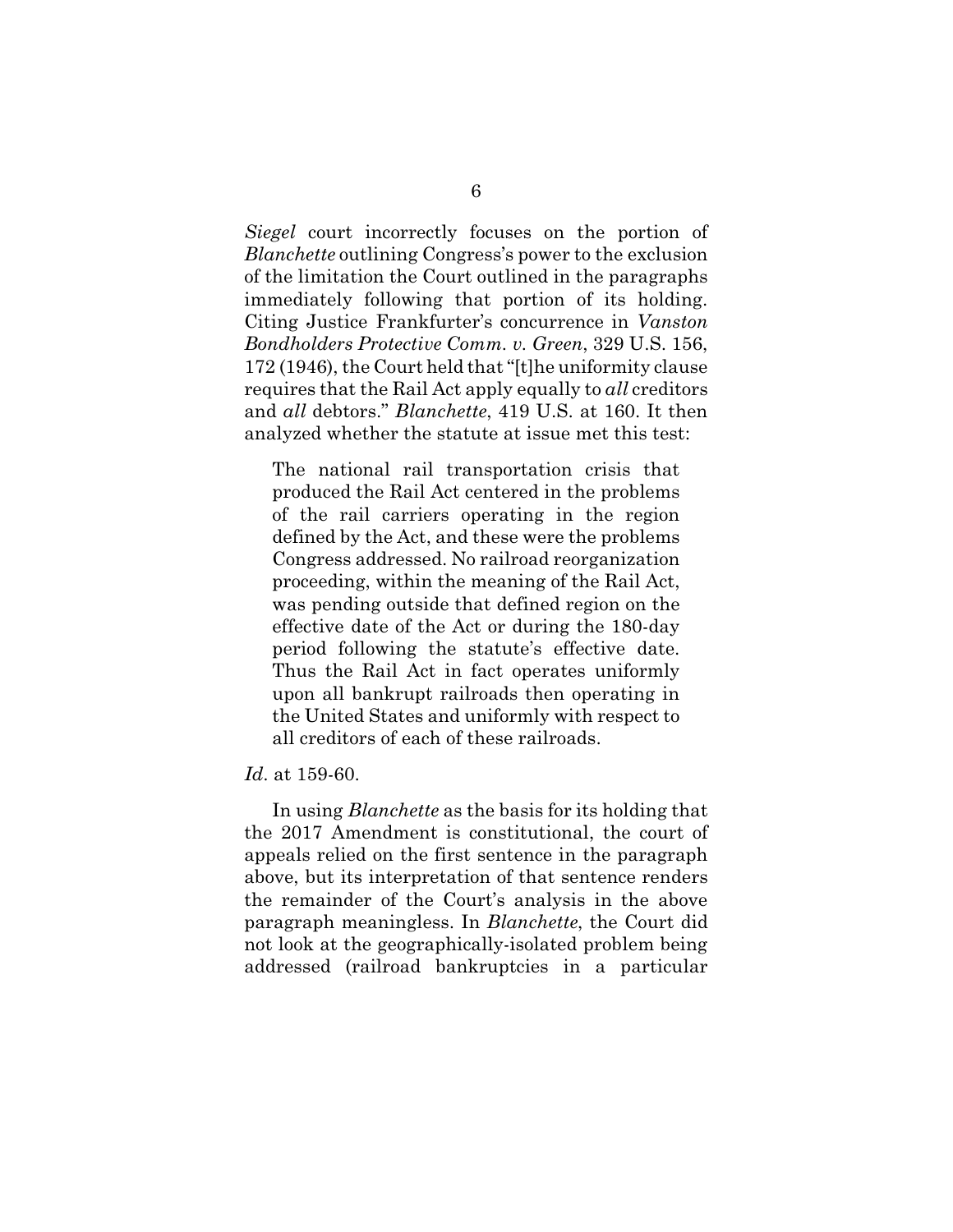region), and evaluate whether it treated bankrupt railroads in that *region* and their creditors uniformly. Rather, it looked to whether the statute operated "uniformly upon *all* bankrupt railroads then operating in the United States and uniformly with respect to *all* creditors of each of these railroads." *Id*. at 160 (emphasis added).

The *Siegel* opinion's description of the *Blanchette* holding underscores the fact that the court of appeals missed the second portion of the test outlined in *Blanchette* entirely. The court of appeals frames *Blanchette* as a case "recognizing that [an] Act of Congress applicable only to rail carriers in certain regions and to carriers reorganizing within certain time period was uniform under the Bankruptcy Clause, in that it was designed to solve specific regional problem." *Cir. City*, 996 F.3d at 165. Similarly, later in the opinion the court of appeals references *Blanchette* as the Court having "allowed Congress to establish a special court and enact statute to benefit bankrupt rail carriers in the northeast and Midwest, as those were the only railroads facing the problem." *Id.* at 166.

The *Siegel* court mistakenly interprets *Blanchette* as holding that Congress can pass geographically nonuniform laws so long as they relate to a problem which is itself geographically non-uniform. But the *Blanchette* opinion makes it clear that this is only the first part of the analysis. If solving a geographic problem and limiting impact to those within its scope were all that was required, the *Blanchette* Court would have had no need to examine whether the Rail Act operated uniformly on all railroads and no need to reference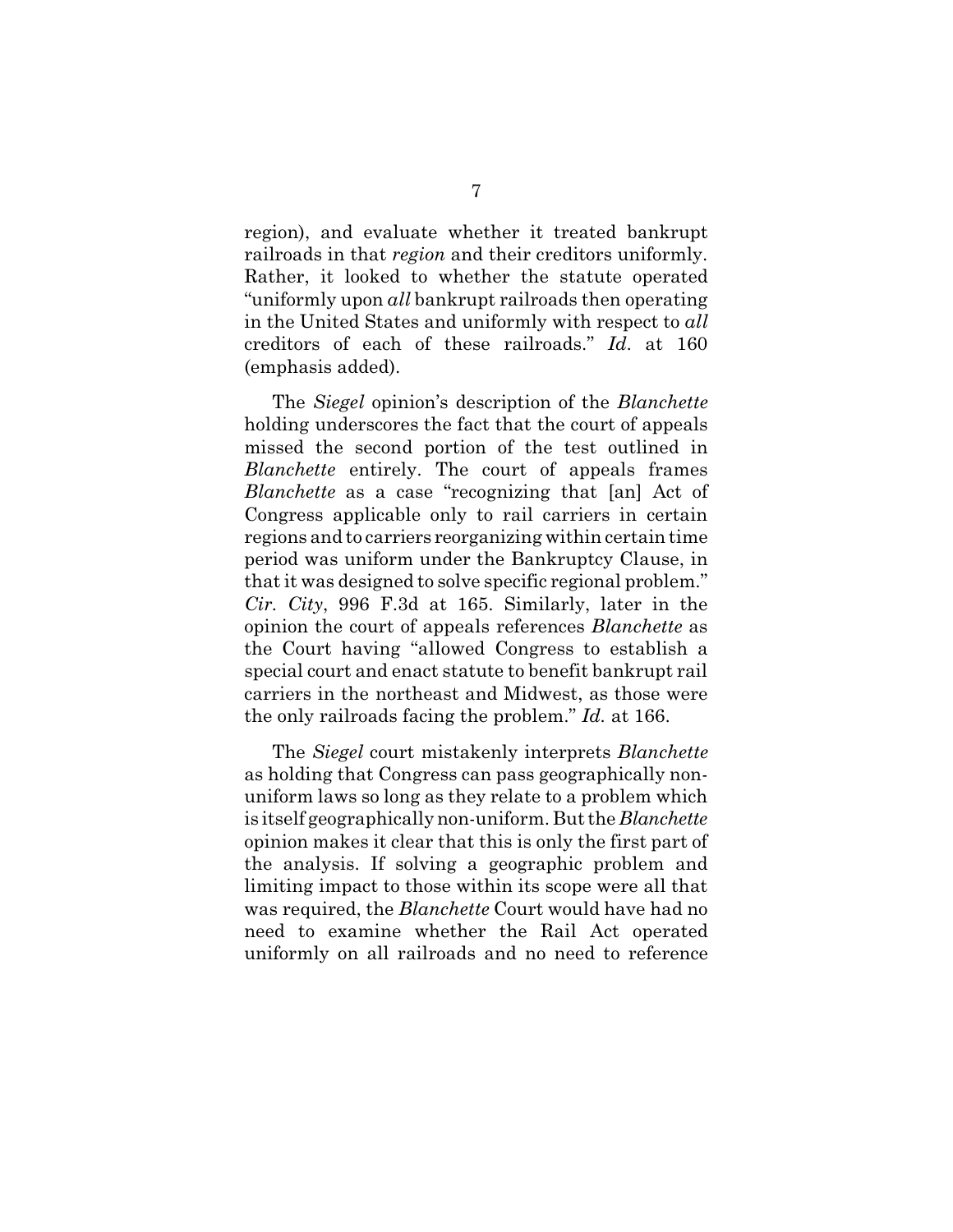*Vanston Bondholders*. The Court did so to reiterate that even if a statute is designed to address a geographically-isolated problem, it nevertheless must apply uniformly to all debtors within the defined class. Here, the defined class is all chapter 11 debtors, not all chapter 11 debtors outside of North Carolina and Alabama.

This Court's holding in *Ry. Lab. Executives' Ass'n v. Gibbons*, 455 U.S. 457, 471 (1982) highlights the flaw in the *Siegel* court's *Blanchette* analysis. In *Gibbons*, Congress was concerned with the impact of a specific railroad bankruptcy on labor claims and enacted a labor protection statute requiring payment of these claims. *Id*. at 457. The facts in *Gibbons* thus match the *Siegel* court's framing of *Blanchette* as a situation in which "Congress . . . enact[ed] a statute" applicable to specific railroads which were "the only railroads facing the problem." Yet the *Gibbons* court held that the statute violated the Bankruptcy Clause, and its analysis shows that the second portion of the *Blanchette* test is just as essential as the first.

The *Gibbons* Court, in citing *Blanchette*, noted that in *Blanchette*, "[s]ince no railroad reorganization proceeding was then pending outside of the region defined by the [Rail Act] . . . the Act in fact operated uniformly upon all railroads then in bankruptcy proceedings." *Id*. at 469-70. It held that as to the statute at issue in *Gibbons*, because "there are other railroads that are currently in reorganization proceedings [to whom the statute would not apply]," it "cannot be said to apply uniformly even to major railroads in bankruptcy proceedings throughout the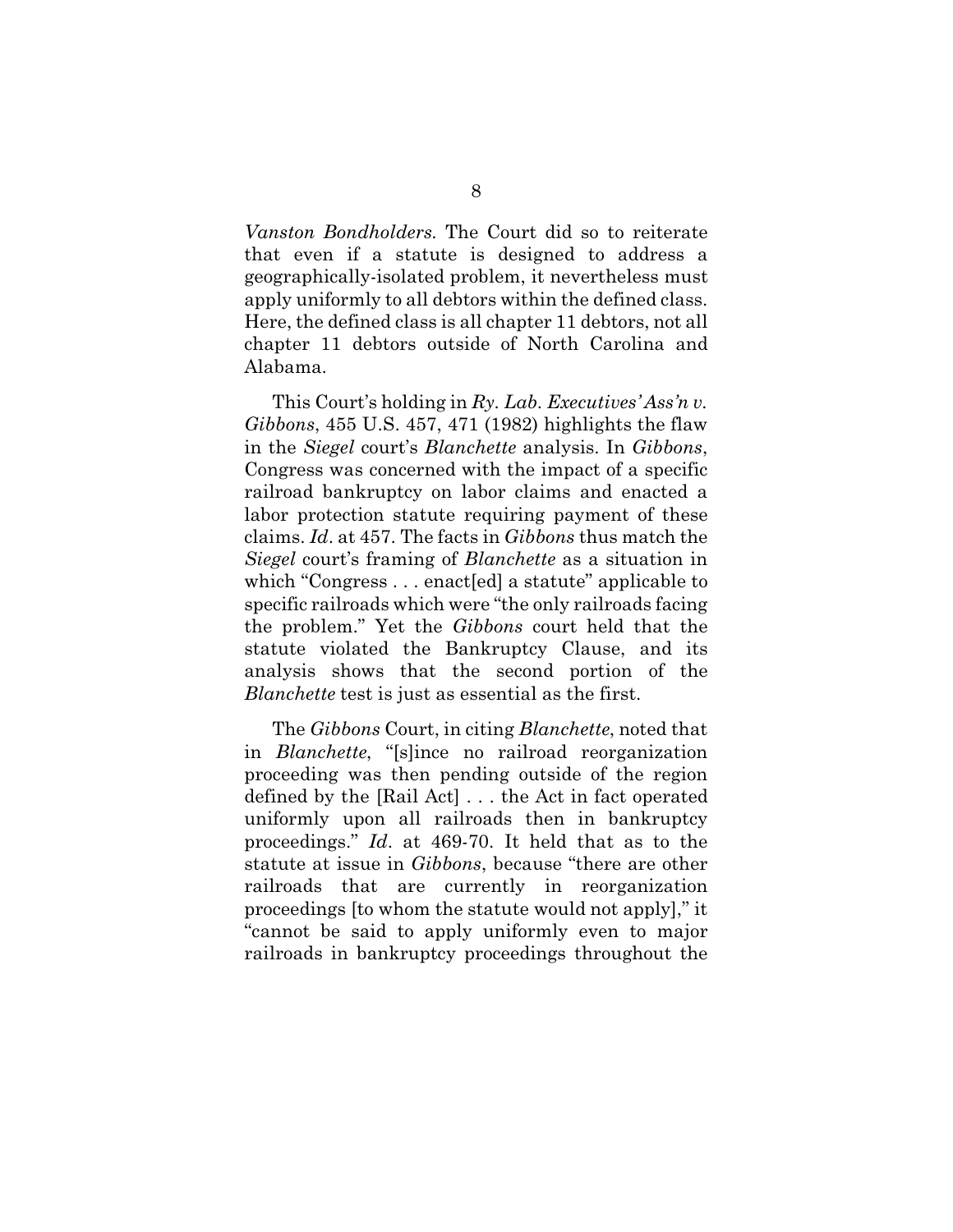United States. . . . The employee protection provisions . . . therefore cannot be said to 'apply equally to all creditors and all debtors.'" *Id.* at 470–71 (quoting *Blanchette*, 419 U.S. at 160).

*Vanston Bondholders*, *Blanchette* and *Gibbons* establish that in determining whether a bankruptcy law meets the constitutional requirement of applying uniformly to a defined class of creditors and debtors, the Court considers both debtors and creditors within the reach and impact of the statute *and* similarly situated debtors and creditors outside of that group. In *Blanchette*, the Court looked to all railroads in bankruptcy proceedings in the United States at the time of the statute and during its pendency, not just the railroads in the region impacted by the statute. The Court determined that because there were none, the statute did not violate any uniformity requirement. *Blanchette*, 419 U.S. at 159-61. The Court took the same approach in *Gibbons*, again looking at all railroads in bankruptcy proceedings in the United States, and found a constitutional infirmity because there were other railroads in bankruptcy proceedings and that statute treated those railroads differently than the railroad that was subject to the statute. *Gibbons*, 455 U.S. at 470-73.

Against this backdrop, the Second Circuit Court of Appeals and the Tenth Circuit Court of Appeals both correctly applied the Court's *Blanchette* analysis to the 2017 Amendment. Like the *Siegel* court, these courts stated that the 2017 Amendment was designed to solve the problem of funding the U.S. Trustee Program in the forty-eight states where it exists, and that its impact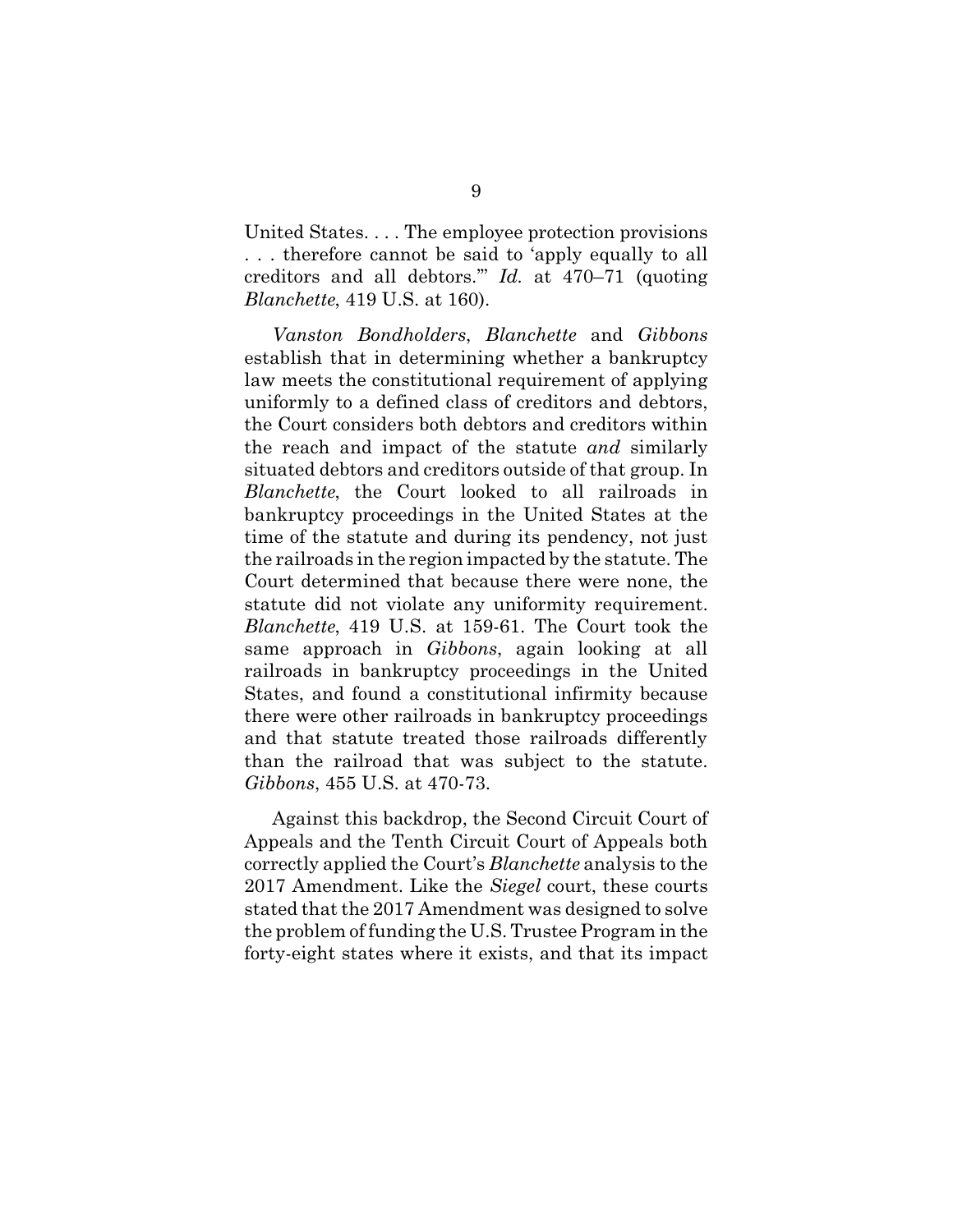was limited to chapter 11 debtors in those states. Unlike the court in *Siegel*, however, the Second Circuit and Tenth Circuit then applied the second portion of the *Blanchette* test. They noted the requirement that bankruptcy laws "apply uniformly to a defined class of debtors," and held that "[b]y contrast [to the statute in *Blanchette*], the 2017 Amendment increased fees for all large Chapter 11 bankruptcy debtors in U.S. Trustee Program districts, with no showing that members of that broad class are absent in Bankruptcy Administrator districts." *Hammons*, 15 F.4th at 1024. They "reject[ed] the Trustee's arguments that the relevant class of debtors is exclusively Trustee-district debtors." *Id*. at 1025. Instead, these courts correctly defined the class to include "debtors like those here," which included debtors who "had bankruptcy cases pending in Alabama and North Carolina" in 2018 through 2020, just as this Court defined the relevant class in *Blanchette* and *Gibbons* to be "debtors like those" before the Court who "had bankruptcy cases pending" outside the area impacted by the statute. *Id.* at 1024.

The *Siegel* court's definition of the class of debtors impacted by the 2017 Amendment is inconsistent with the *Blanchette* Court's holding. The *Siegel* court's incorrect conclusion flows directly from this flaw in its analysis. The *Siegel* court incorrectly framed *Blanchette* as allowing the statute in question to benefit rail carriers in the region impacted "as those were the only railroads facing the problem." Based on this interpretation, it held that "[b]ecause only those debtors in Trustee districts use the U.S. Trustees, Congress reasonably solved the shortfall problem with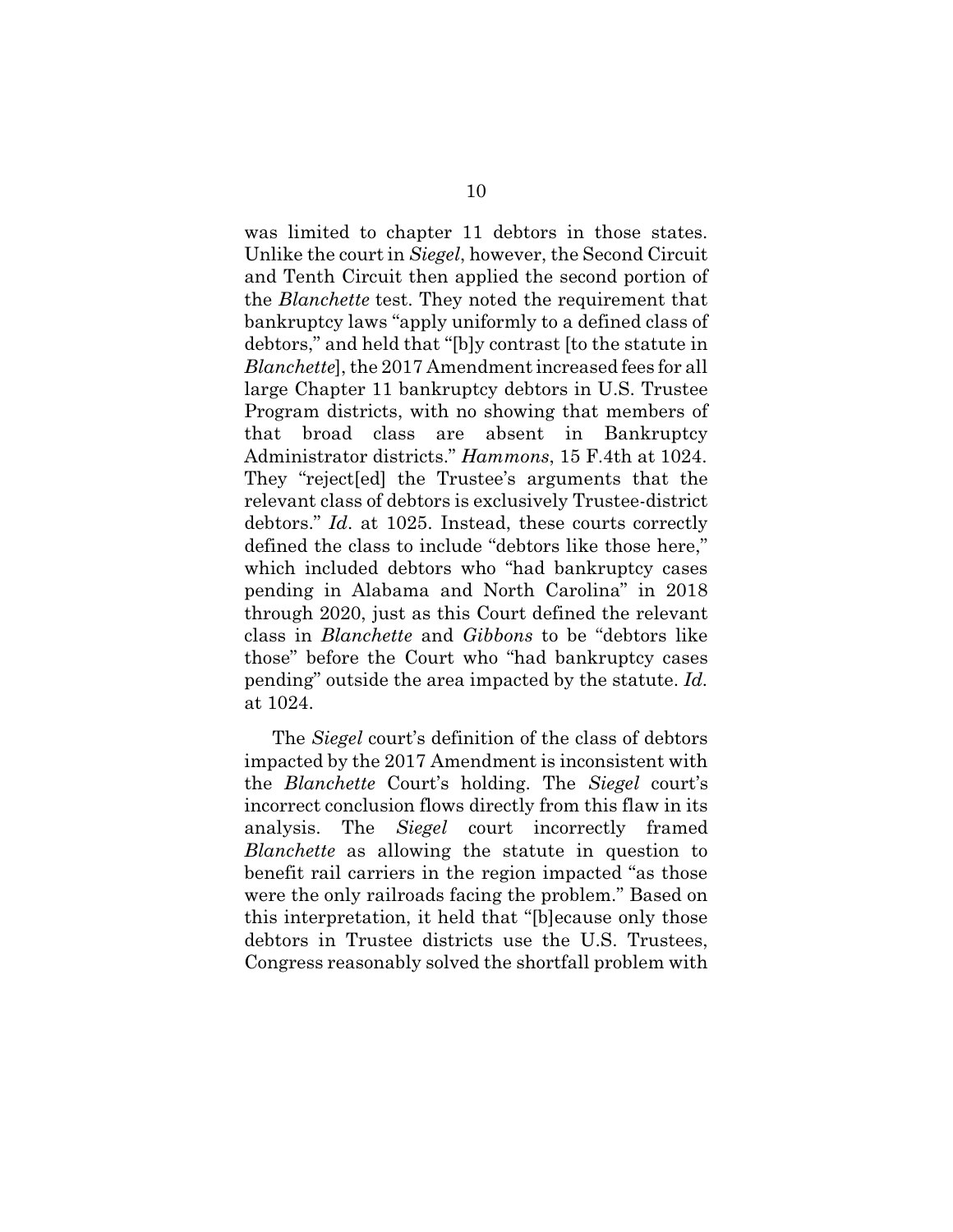fee increases in the underfunded districts." *Cir. City*, 996 F.3d at 166. Had the court of appeals read *Blanchette* correctly and defined the class of debtors not as debtors who "use the U.S. Trustees" but instead as chapter 11 debtors in the United States, it would have reached a different – and correct – conclusion.

> **B. The court of appeals in** *Siegel* **also erred in its determination that funding the U . S . T r u s t e e P r ogra m i s a "geographically-isolated problem" within the flexibility inherent in the Bankruptcy Clause.**

The *Siegel* court's holding is incorrect even if the Court finds that the 2017 Amendment is legislation fashioned by Congress to address a "geographicallyisolated problem warranting geographic-specific legislation" because the statute does not apply uniformly to chapter 11 debtors. However, this underlying premise is also incorrect.

The court in *Siegel* found that the 2017 Amendment qualifies as legislation addressing a geographicallyisolated problem because the purpose of the amendment is funding the U.S. Trustee Program and the amendment is limited to the geographic area in which the program exists. But using the existence of the U.S. Trustee Program to justify the non-uniformity of the statute perpetrates a logical fallacy, akin to creating the "inexplicable rule" that "Congress must enact uniform laws on the subject of bankruptcy... except when Congress elects to treat debtors nonuniformly." *In re Clinton Nurseries, Inc*., 998 F.3d 56, 69 (2d Cir. 2021)*; see also Matter of Buffets, L.L.C.,* 979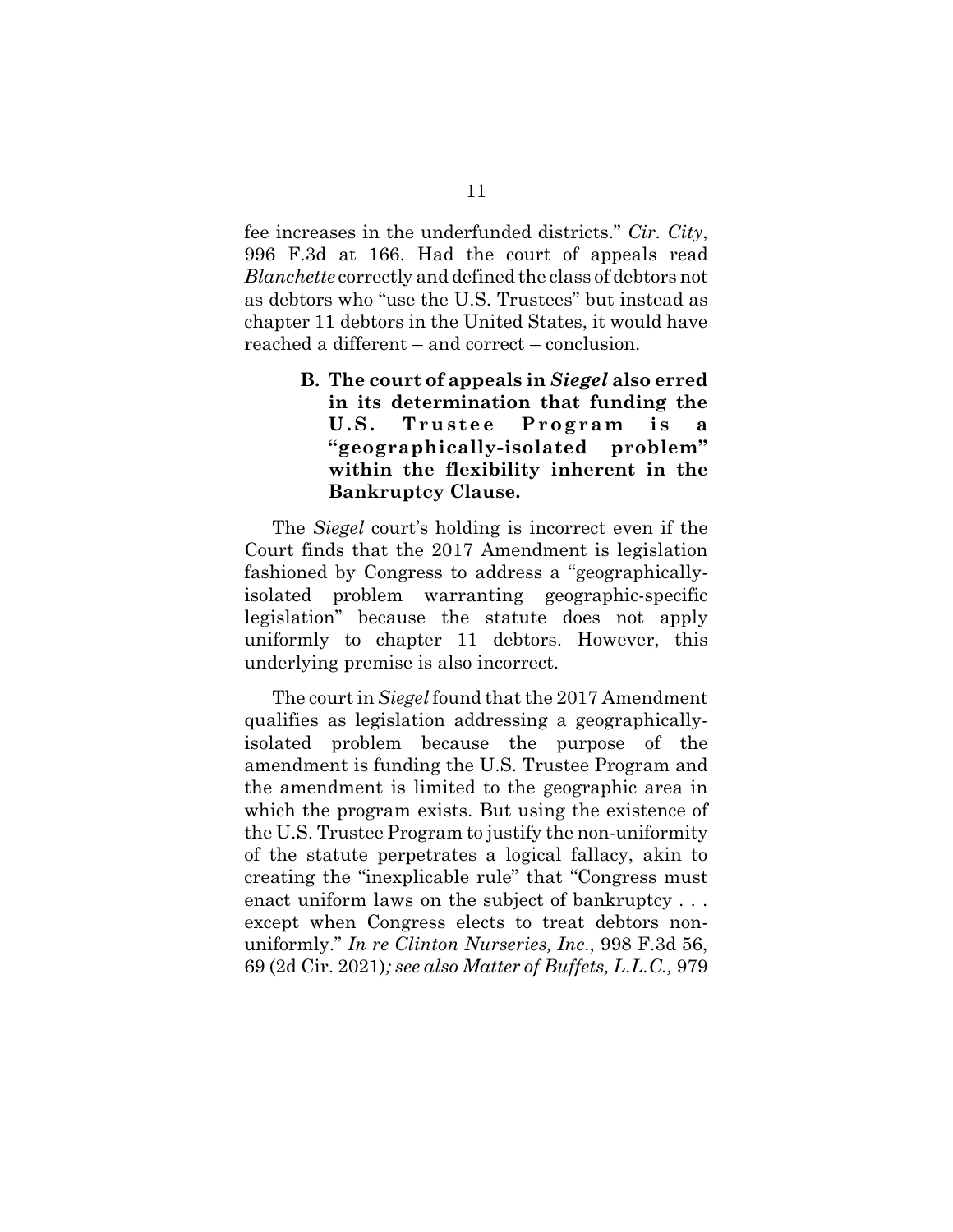F.3d 366, 383 (5th Cir. 2020) (Clement, J., concurring in part and dissenting in part).

In reaching this conclusion, the *Siegel* court relies on *Blanchette* and, in turn, the holding in *Head Money Cases,* 112 U.S. 580 (1884), to analogize the 2017 Amendment to the geographically discriminatory statutes in those cases. This reliance goes past the point of analogy and borders on farce. In both *Blanchette* and the *Head Money Cases*, the geographically-isolated problem, the "evil to be remedied" (as the *Head Money Cases* Court described it), was a problem that existed entirely outside of the actions of Congress. These were contemporary, emerging problems requiring legislative intervention in the best interest of the country: in *Head Money Cases*, an European immigration boom and in *Blanchette,* a national rail crisis. *Head Money Cases*, 112 U.S. 580, 595 (1884); *Blanchette*, 419 U.S. at 108-09. Here, the problem could not be more inapposite: Congress excluding North Carolina and Alabama from a system it initially required them to join simply because powerful political factions worked to reverse that mandate.

The other obvious flaw in this argument is in the first portion of the *Blanchette* language. Here, Congress did not "fashion legislation" to solve an isolated problem. The 2017 amendment applies to *every single debtor* within the U.S. Trustee Program, which constitutes every debtor over whom Congress has the authority to set fees. Framing the legislation as a decision by Congress to focus on debtors in the U.S. Trustee Program implies that Congress chose to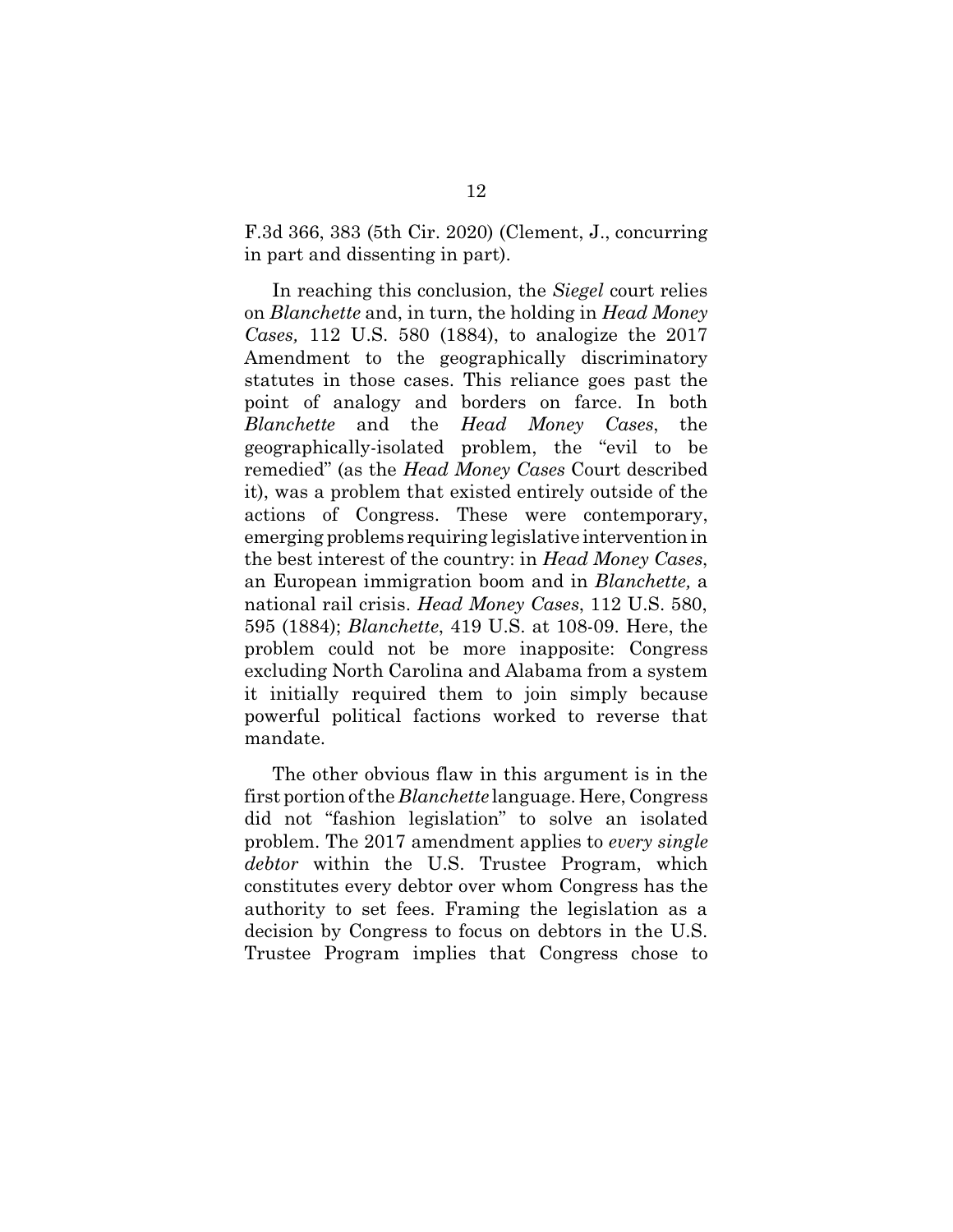exclude debtors in North Carolina and Alabama when it enacted the 2017 Amendment. In fact, as Congress conceded when it changed the word "may" to "shall" in Section 1930(a)(7) effective Jan. 12, 2021, Congress limited the statute to debtors in these states not by design, but because it *could not* raise fees in the other two. It could only instruct the Judicial Conference to do so.

## **II. CONGRESS HAS FAILED TO RESOLVE THE CONSTITUTIONAL PROBLEM IT CREATED AND IDENTIFIED**

## **A. The Dual System of Bankruptcy Administration is Unconstitutional and Has Been Since Its Inception.**

While the present dispute centers on the 2017 Amendment, which itself is unconstitutional, the Amendment and the non-uniform fees it imposes exist within the U.S. Trustee-BA dichotomy. This dual system is unconstitutionally non-uniform and always has been. This unconstitutional lack of uniformity was highlighted by the Ninth Circuit in *St. Angelo v. Victoria Farms, Inc*., 38 F.3d 1525 (9th Cir. 1994), *amended*, 46 F.3d 969 (9th Cir. 1995), and Congress recognized it and took action to address it in 2000. But even courts upholding the 2017 Amendment acknowledge that the constitutional infirmity the Ninth Circuit identified remained as the monetary injury it caused was abated.

Like the 2017 Amendment, the coexistence of BA districts and U.S. Trustee Program districts is unconstitutional. These dual systems treat debtors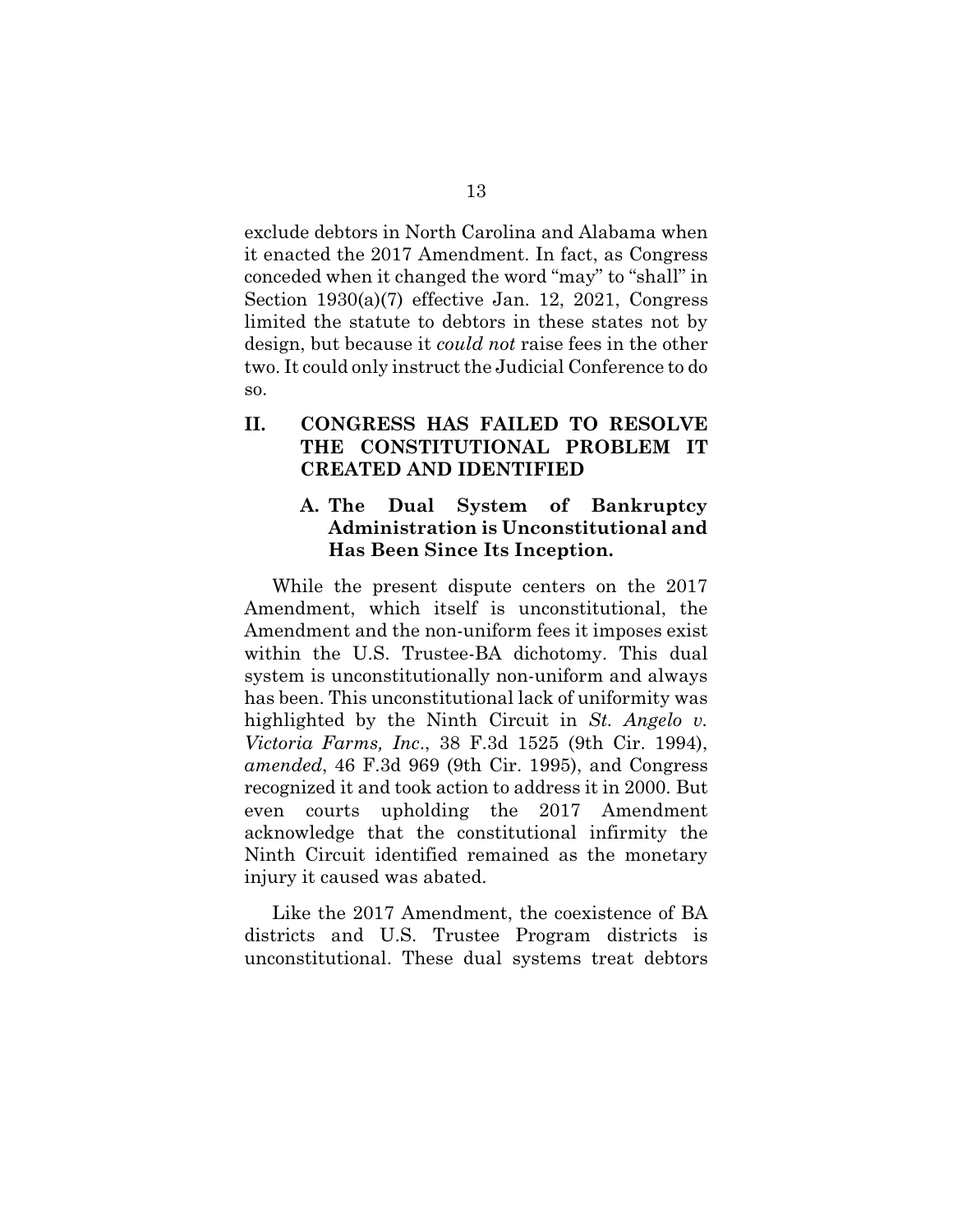differently without any justification for doing so, which puts them firmly outside the flexibility inherent in the Bankruptcy Clause. The differences between the two systems are not theoretical; the involvement of the Department of Justice in bankruptcy cases through the U.S. Trustee program can significantly impact the shape and disposition of a debtor's bankruptcy cases. *See, e.g.*, *In re LTL Mgmt., LLC*, Case No. 21-30589, 2022 WL 596617 (Bankr. D. N.J. Feb. 25, 2022); *In re Purdue Pharma, L.P.*, 635 B.R. 26 (S.D.N.Y. 2021).<sup>4</sup>

The management and disposition of a debtor's assets is a central component of the bankruptcy process. The U.S. Trustee Program was created as a pilot program in 1978 to take over the administrative aspect of cases from judges, who prior to that time handled both substantive and administrative functions. The U.S. Trustee Program was successful and Congress subsequently implemented it more fully in 1986. *See* Bankruptcy Judges, United States Trustees, and Family Farmer Bankruptcy Act of 1986, Pub. L. No. 99- 554, 100 Stat 3088, 3090–95 (Oct. 27, 1986) ("1986 Act"). Pursuant to the 1986 Act, in every district in the country except for the six districts in North Carolina

<sup>&</sup>lt;sup>4</sup> One of the many examples of the differences in the two systems is the right to appoint committees of unsecured creditors. Pursuant to 11 U.S.C. § 1102(a)(1), Congress has directed that the U.S. Trustee "shall appoint a committee of creditors . . . ". No such directive exists within the BA system. The appointment of a committee in North Carolina and Alabama is an action that can only be taken by the court, rather than a directive accomplished by the administrator, and the court is not required to do so. 11 U.S.C. § 1102(a)(2). *See In re LTL Mgmt., LLC*, Case No. 21-30589, 2022 WL 609549 (Bankr. D. N.J. Jan. 20, 2022).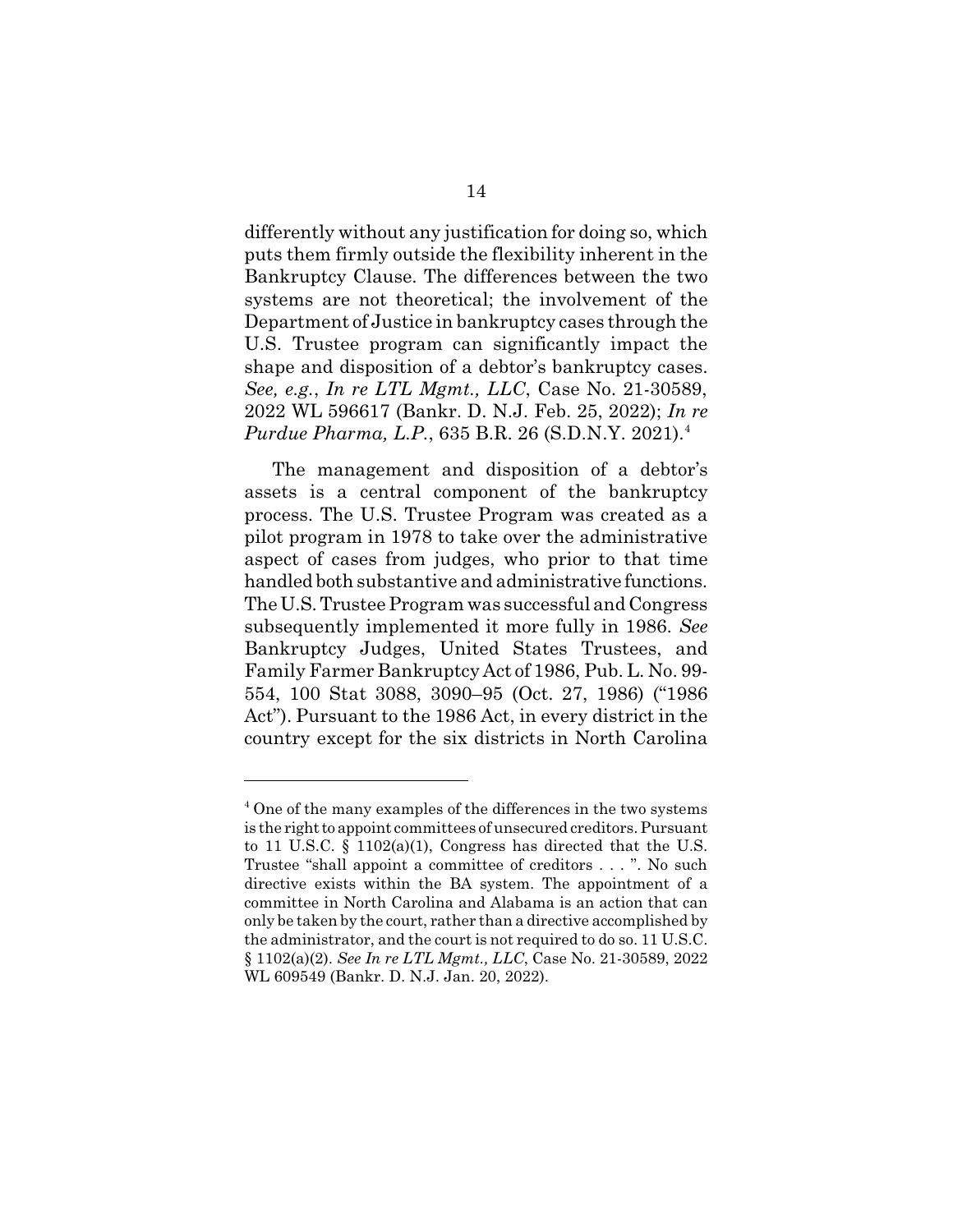and Alabama, the U.S. Trustee Program permanently took over the administrative role as a component of the U.S. Department of Justice. In North Carolina and Alabama, this function was the responsibility of the Bankruptcy Administrator program, which operated as a program within the Judicial branch.

The 1986 Act gave the judicial districts in North Carolina and Alabama until 1992 to implement the U.S. Trustee Program. *See* 1986 Act § 302(d)(3)(A) 3122 (28 U.S.C. 581 note). Neither the 1986 Act nor its legislative history provided any justification for treating debtors in these states differently.

The statutory plan enacted in 1986 never occurred. Congress passed the Judicial Improvements Act of 1990, Pub. L. No. 101-650, § 317(a), 104 Stat. 5089, 5115 (Dec. 1, 1990), which pushed back the deadline for Alabama and North Carolina to enter the U.S. Trustee Program by ten years, then two years before the 2002 deadline, Congress removed altogether the language requiring these judicial districts to ever join the U.S. Trustee Program. *See* Federal Courts Improvement Act of 2000, Pub. L. No. 106-518, § 501, 114 Stat. 2410, 2421–22 (Sept. 13, 2000) ("2000 Act"). Although Congress still provided no justification whatsoever for making the "temporary" situation from 1986 permanent, contemporaneous commenters attributed the eschewing of the deadline to effective political maneuvering, noting that "[b]ankruptcy judges in both states successfully have lobbied Congress, most particularly Senators Helms [then-Senator from North Carolina] and Heflin [then-Senator from Alabama], to avoid being placed within the United States Trustee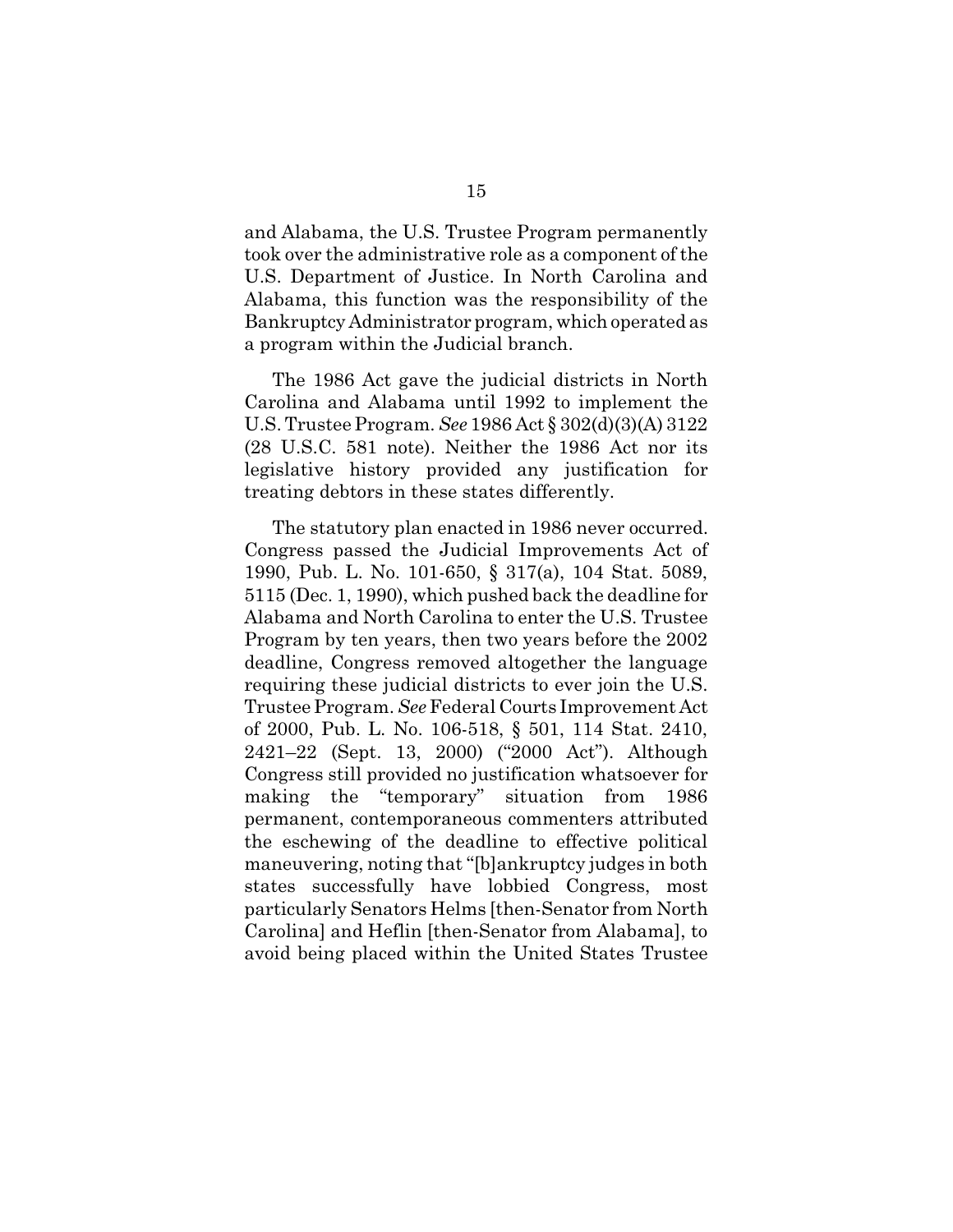program." Dan J. Schulman*, The Constitution, Interest Groups, and the Requirements of Uniformity: The United States Trustee and the Bankruptcy Administrator Programs*, 74 Neb. L. Rev. 91, 123 (1995).

The formula for fees paid to U.S. Trustees and the directive that debtors pay them are both part of the Bankruptcy Code. The 1986 Act added 28 U.S.C. § 1930(a)(6) to the Code. The new section provided that "a quarterly fee shall be paid to the United States trustee, for deposit in the Treasury, in each case under chapter 11 . . . for each quarter (including any fraction thereof) until a plan is confirmed or the case is converted or dismissed, whichever occurs first." 1986 Act at § 117. Since the statute only created and took authority over U.S. Trustee districts, it did not impose any fee requirements on chapter 11 debtors in BA districts.

As the GAO noted in a 1992 study, under this system, fees were "not uniform" because "[c]hapter 11 debtors in BA districts [were] not subject to the additional quarterly fee that is levied on Chapter 11 debtors in Trustee districts." U.S. Gov't Accountability Office, GAO/GGD-92-133, Bankruptcy Administration: Justification Lacking for Continuing Two Parallel Programs 11 (1992). That GAO report ended with a recommendation that "[t]o make bankruptcy administration consistent across the country, Congress should incorporate the BA program into the Trustee Program." *Id.* at 17.

In 1994, the Ninth Circuit held that the fee disparity created by the BA-U.S. Trustee dual system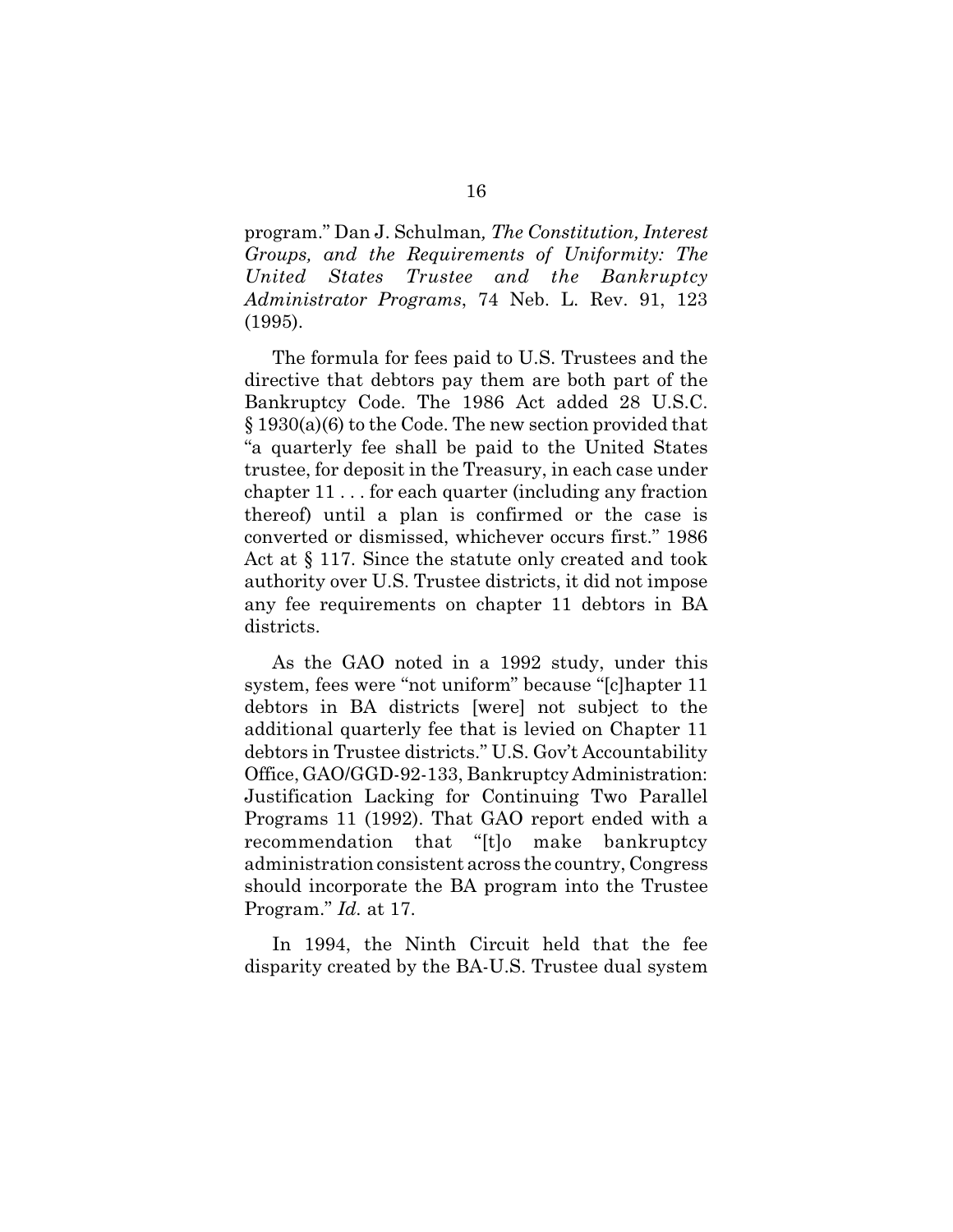was unconstitutional. In *St. Angelo*, a debtor argued it should not be required to pay a quarterly fee because similarly situated debtors in North Carolina and Alabama were not charged quarterly fees. *St. Angelo,* 38 F.3d. at 1529.

The Ninth Circuit noted that a bankruptcy law "may have different effects in various states due to dissimilarities in state law as long as the federal law itself treats creditors and debtors alike" but found that Section 1930 did not pass this threshold test. *Id.* at 1531. The court held that it was "federal law, rather than state law, that causes creditors and debtors to be treated differently in North Carolina and Alabama." *Id.* Having concluded the law was non-uniform, the court then looked to whether any exception to the requirement of geographic uniformity might apply. *Id*. Finding none, the court determined that the lack of uniformity identified by the debtors violated the Bankruptcy Clause and was unconstitutional. *Id*.

Like courts examining the 2017 Amendment, the Ninth Circuit's analysis centered on *Blanchette*. The Ninth Circuit distinguished the quarterly fee statute from the statute upheld in *Blanchette* because unlike the *Blanchette* statute, as to the quarterly fee statute "Congress has provided no indication that the exemption in question was intended to deal with a problem specific to North Carolina and Alabama" and the court could not "discern such a purpose in the structure of the statute or the legislative history of the amendment." *Id*. The Ninth Circuit concluded that "because creditors and debtors in states other than North Carolina and Alabama are governed by a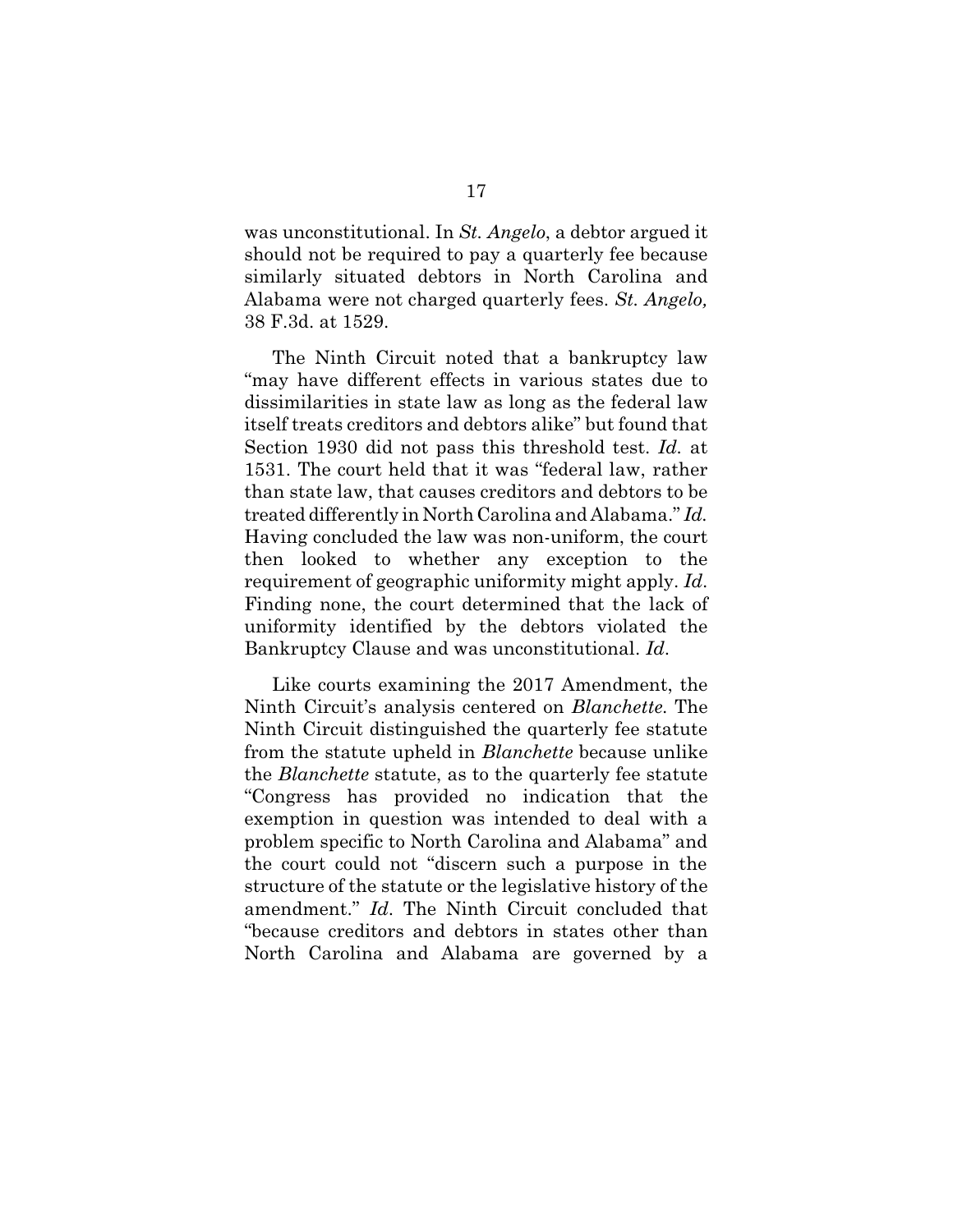different, more costly system for resolving bankruptcy disputes . . . it is clear that 28 U.S.C. 1930, *as currently amended*, does not apply uniformly to a defined class of debtors." *Id.* at 1531–32. It struck down the amendments to Section 1930 that granted a 10-year extension for North Carolina and Alabama to enter the U.S. Trustee system. *Id.* at 1532–33.

Congress acknowledged the constitutional infirmity identified in *St. Angelo* and passed legislation in 2000 on BA districts in an attempt to remedy the statutory deficiencies. Congress amended Section 1930(a) by adding a new paragraph (7), which stated that in the BA districts "the Judicial Conference of the United States may require the debtor in a case under chapter 11 of title 11 to pay fees equal to those imposed" by 1930(a)(6). 2000 Act at § 105 (enacting 28 U.S.C.  $§ 1930(a)(7)$ .

Although Section 1930(a)(7) prevented the constitutional injury of chapter 11 debtors outside the BA districts paying quarterly fees while chapter 11 debtors inside BA districts did not, it did not address the Ninth Circuit's holding that debtors being governed by a "different" and "dissimilar" system was unconstitutional. But there were no significant challenges to the statute because while Congress had not *required* fees in the BA system to be equal, fees were, in fact, equal. Following the enactment of Section 1930(a)(7), the Judicial Conference decided to charge chapter 11 debtors in BA districts quarterly fees similar to U.S. Trustee fees, and for nearly twenty years, chapter 11 debtors across the country paid essentially equal fees. Section 1930(a)(6) and the dual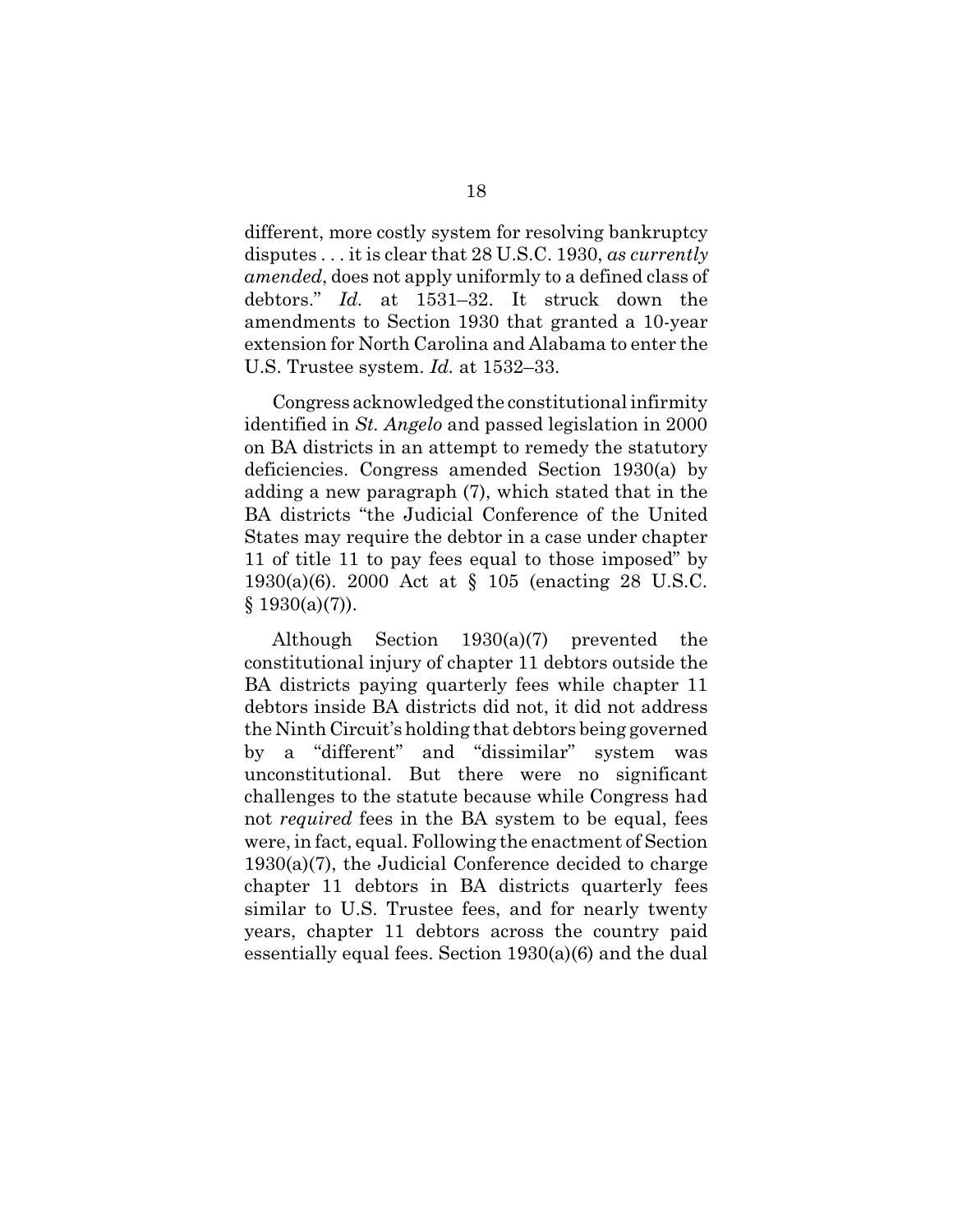systems existed in a state of constitutional purgatory, unconstitutional but unchallenged because the impacted parties did not suffer sufficient monetary damages to make a challenge worthwhile.

This changed when Congress enacted the 2017 Amendment and did not make or purport to make any change to BA district fees. Chapter 11 debtors were subjected to 833% fee increases and paid millions more to the U.S. Trustee while chapter 11 debtors in North Carolina and Alabama continued with business as usual, and the types of constitutional challenges that led to the *St. Angelo* decision reemerged, leading to the present case before the court, Amici's case, and the other cases referenced in the Petition.

## **B. Congress Has Previously Attempted and Failed to Address Known Constitutional Infirmities within the Bankruptcy System.**

This is not the first time Congress has been made aware of a constitutional bankruptcy issue and responded with an unsuccessful attempt to address it. In one of the first challenges to the modern state of bankruptcy law, this Court, like the court in *St. Angelo*, outlined a constitutional infirmity, and just as it did following *St. Angelo*, Congress changed the law in response. In both instances the statute Congress enacted did not address the core constitutional issue. The Court's prior analysis as to Congress's unsuccessful remedial measures also applies here.

In 1978, the Bankruptcy Reform Act created the current system of United States Bankruptcy Courts for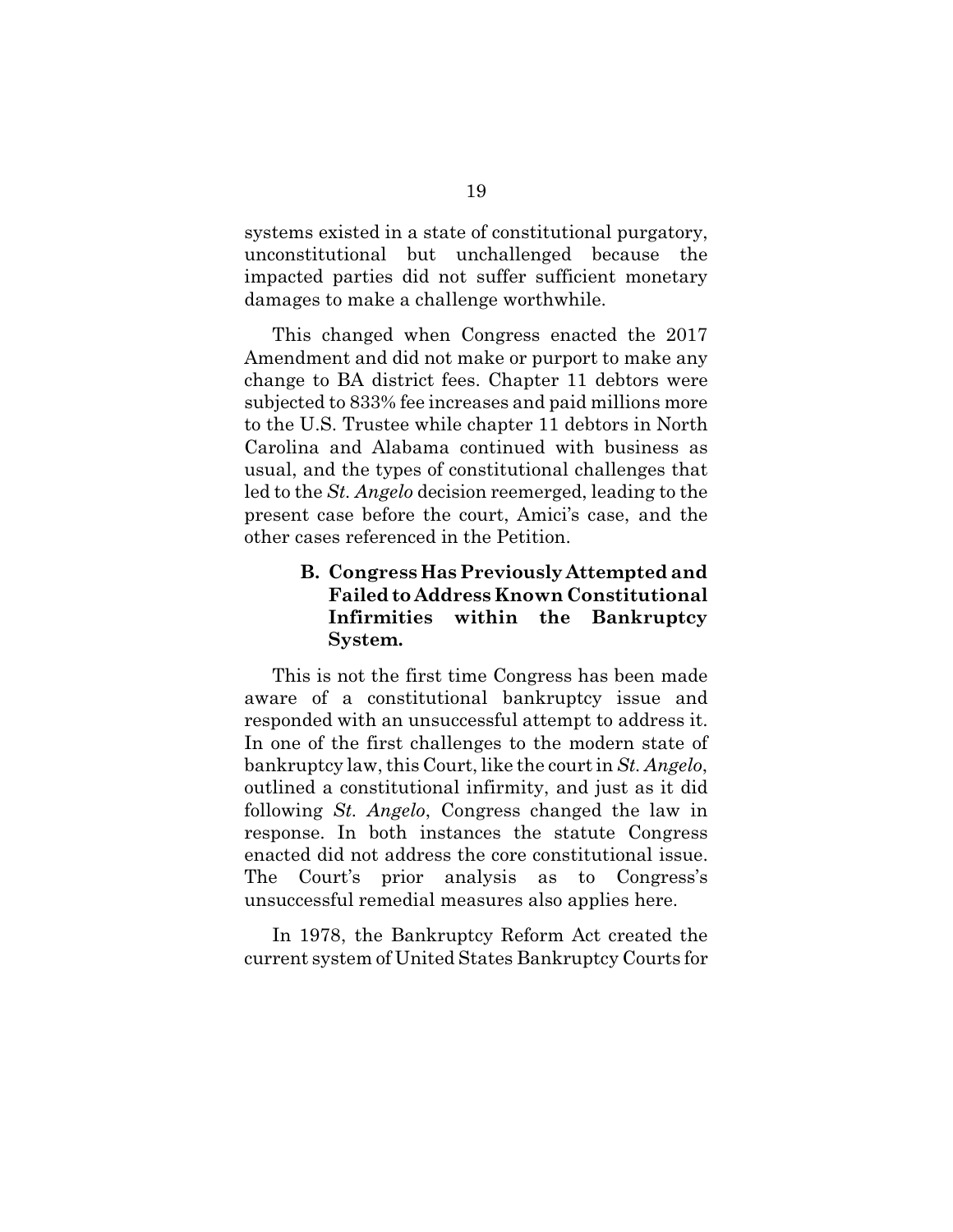each district and provided that these courts "shall exercise all of the jurisdiction conferred by this section on the district courts." *N. Pipeline Const. Co. v. Marathon Pipe Line Co.*, 458 U.S. 50, 53 (1982), (quoting 28 U.S.C. § 151(a) (Supp. IV 1981)). "Congress knew that this provision raised serious constitutional concerns because it permitted an Article I tribunal to exercise the same jurisdiction bestowed upon an Article III court, but the risk of invalidation was deemed worth achieving the goal of setting up a faster and cheaper method to accomplish reorganization." *In re Marshall*, 600 F.3d 1037 (9th Cir. 2010) (citing U.S. Code Cong. & Admin. News 1978, p. 5963), *aff'd sub nom.*, *Stern v. Marshall*, 564 U.S. 462 (2011).

In *Northern Pipeline*, a six-judge plurality of this Court held that the bankruptcy judges could not be constitutionally vested with jurisdiction to decide a debtor's state-law contract claim against a third party because they were not Article III judges. *Northern Pipeline*, 458 U.S. at 88 fn. 40 (Brennan, J., plurality) (joined by Justices Marshall, Blackmun, and Stevens) (citations omitted); *see also Id.* at 91–92 (Rehnquist, J., concurring) (joined by Justice O'Connor). The Court's holding was stayed in order to "afford Congress an opportunity to reconstitute the bankruptcy courts or to adopt other valid means of adjudication." *Id*. at 88.

In response to *Northern Pipeline*, Congress enacted the Bankruptcy Amendments and Federal Judgeship Act of 1984, Pub. L. No. 98-353, 98 Stat. 333 (July 10, 1984) (the "1984 Act"). The 1984 Act did not provide bankruptcy judges with Article III authority, but described their authority as including "core proceedings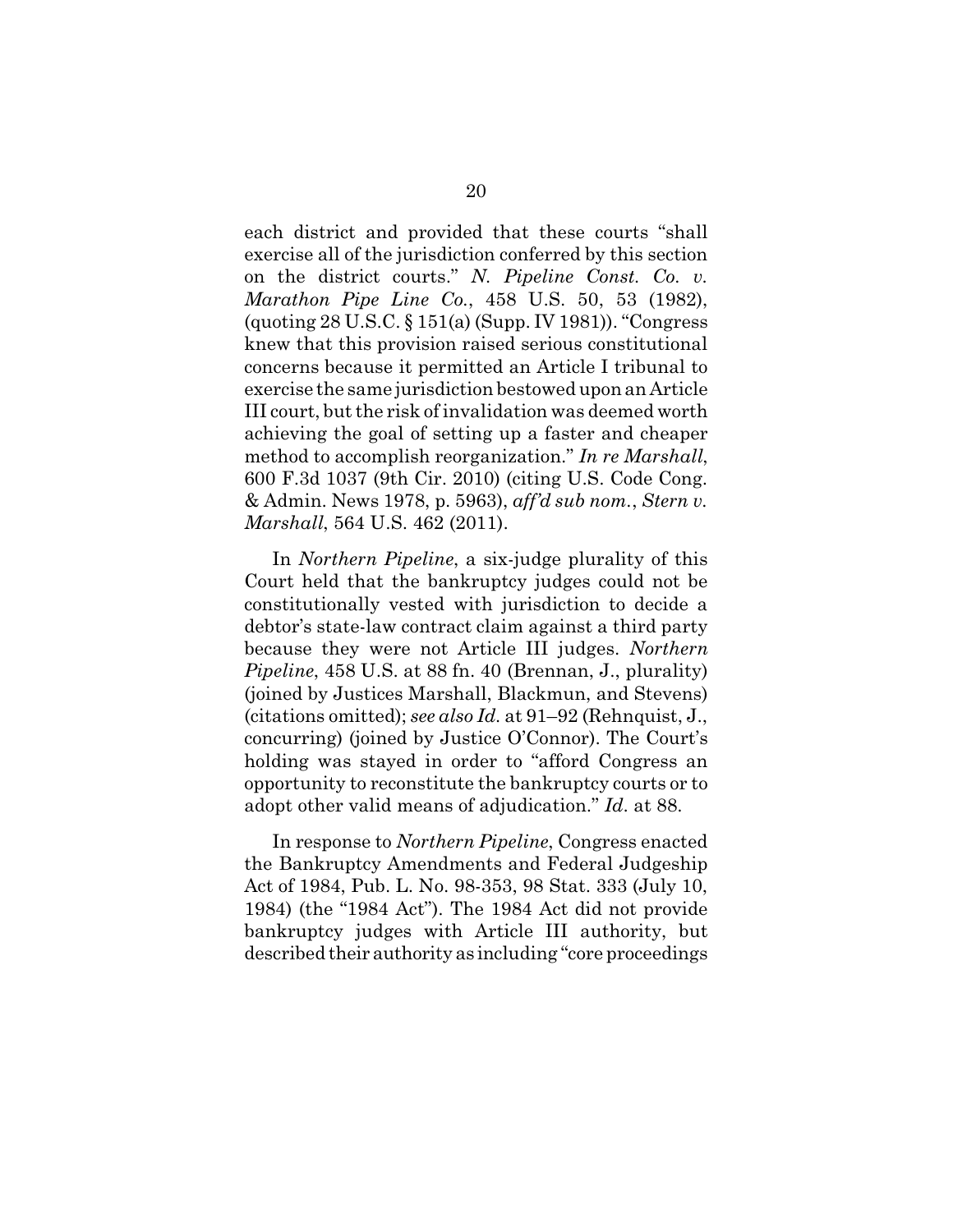arising under title 11, or arising in a case under title 11." *Id*. at § 104; 28 U.S.C. § 157(b).

The constitutional infirmity outlined by the Court in *Northern Pipeline* remained unaddressed for approximately thirty years, until *Stern v. Marshall*, 564 U.S. 462 (2011). *Stern* involved a bankruptcy proof of claim asserting a defamation claim and the debtor's counterclaim, both of which involved substantial financial liabilities. *Id.* at 470. The bankruptcy court concluded that the counterclaim was a "core proceeding" under Section 157(b)(2)(C), which includes in that definition "counterclaims by the estate against persons filing claims against the estate." *Id*. at 471; 28 U.S.C. § 157(b)(2)(C). The Court held that while the bankruptcy judge may have statutory authority to resolve this claim, because the bankruptcy judge was not an Article III judge, the judge did not have constitutional authority to do so. *Stern*, 564 U.S. at 482. The Court noted that despite the *Northern Pipeline* holding, "the bankruptcy courts under the 1984 Act exercise the same powers they wielded under the Bankruptcy Act of 1978." *Id.* In doing so, the Court concluded that Congress had failed to resolve the constitutional issue it had identified thirty years prior.

Both *Stern* and this case involve previouslyhighlighted constitutional problems where Congress passed legislation that was intended to address those problems but was ultimately unsuccessful. As this Court made clear in *Stern*, Congress's desire to avoid a constitutional issue cannot act as the saving grace for an unconstitutional statute. The continued existence of the constitutional infirmity caused the harm to chapter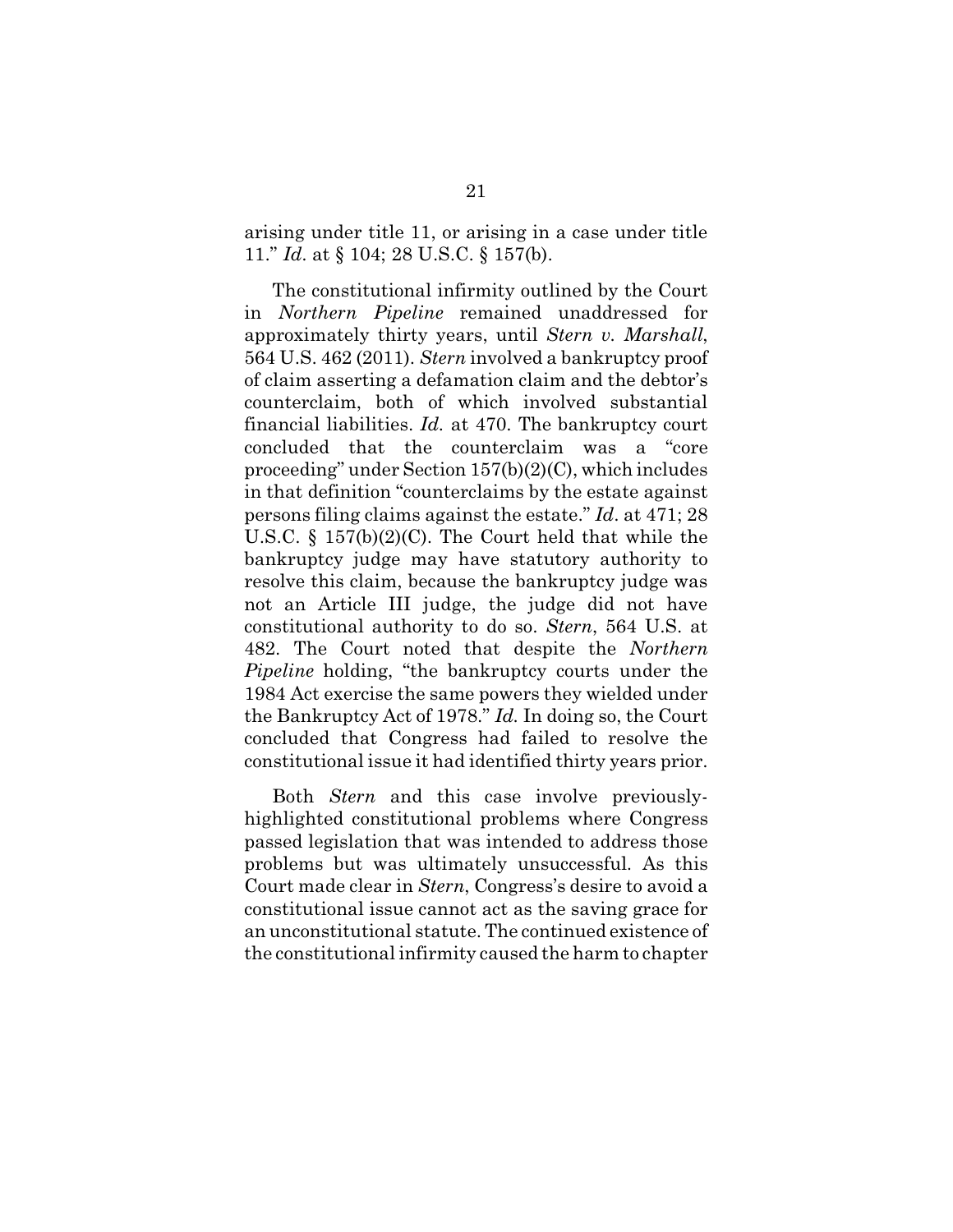11 debtors like Amici and Petitioner, and this Court can and should address that injury.

**III. THE MONETARY REMEDY SOUGHT BY PETITIONER IS THE SOLE LEGAL AND** PRACTICAL RESOLUTION TO **PETITIONER'S CLAIMS**

## **A. The Court's Precedents Support Monetary Relief and the Government Relies on Inapposite Cases Involving Non-Monetary Harm**

The government has consistently argued that even if the Court finds that Petitioner and other chapter 11 debtors were charged dramatically higher fees as a result of an unconstitutional status, it should not return the excess fees to these debtors. The government contends that "a mandate of equal treatment" is instead the appropriate remedy because the "right invoked is that to equal treatment." This argument fails on multiple levels. First, the language the government has invoked is misleading and inapplicable here because the cited cases that involve discrimination and equal protection – the "equal treatment" being referenced is designed to account for non-economic injuries and does not involve imposing monetary penalties on parties not involved in the litigation. Second, even within that constitutional jurisprudence this Court has already favored monetary remedies in situations where a party has been required to make payments in violation of the Constitution.

The government has cited *Sessions v. Morales-Santana*, 137 S. Ct 1678, 1698 (2017) for the premise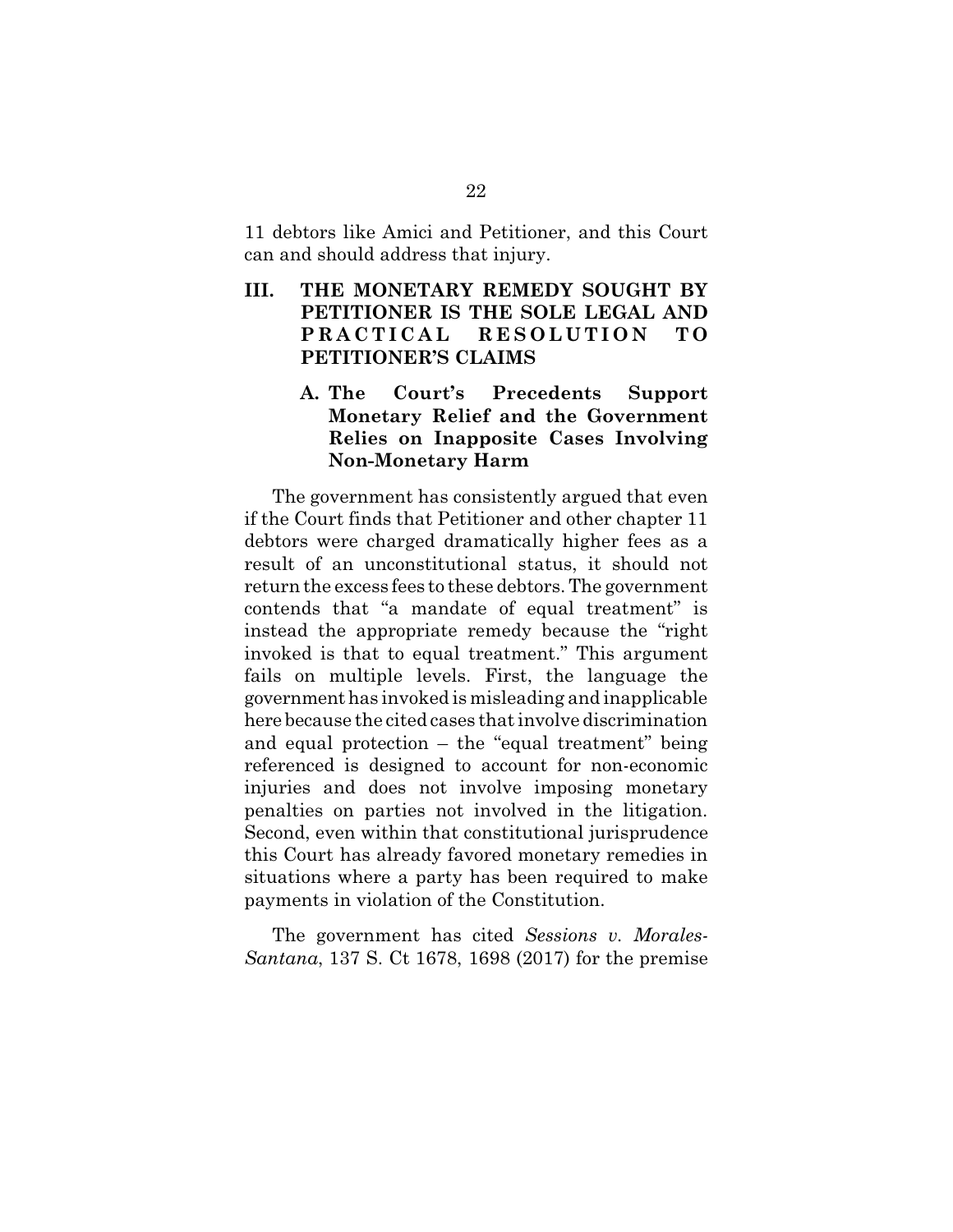that "a mandate of equal treatment" is appropriate here. But even a cursory examination of *Sessions* shows it is factually distinguishable and did not involve consideration of a monetary remedy. *Sessions* hinged on an exception to U.S. citizenship laws providing citizenship rights to children of unwed mothers who had lived in the country for one year prior to birth but not to children of unwed fathers living in the country for the same period of time. *Sessions*, 137 S.Ct. at 1682. The litigant was a child of a father who did not fall within the exception, and the two alternatives the Court considered were extending benefits to the litigant (i.e. applying the exception to fathers as well) or withdrawing those benefits to the children of mothers within the exception. *Id*. at 1698. The Court thoroughly examined Congress's intent in enacting both the statute and the exception and determined that applying the exception to unwed fathers was not the proper remedy. *Id*. at 1698-1700.

Viewing *Sessions* as in any way instructive here requires multiple logical leaps: equating uniformity under the Bankruptcy Clause and non-uniform treatment as a debtor as analogous to equal protection and gender-based discrimination, and equating payment of excess fees with denial of citizenship and the rights attendant thereto. It also asks the Court to look to a case in which no monetary remedy was even *sought* in denying Petitioner monetary relief. Moreover, to the extent the equal protection analogy is valid, in a case far more analogous, this Court has already held that repayment of excess funds paid is, in fact, an appropriate remedy for a constitutional violation like the one suffered by Petitioner.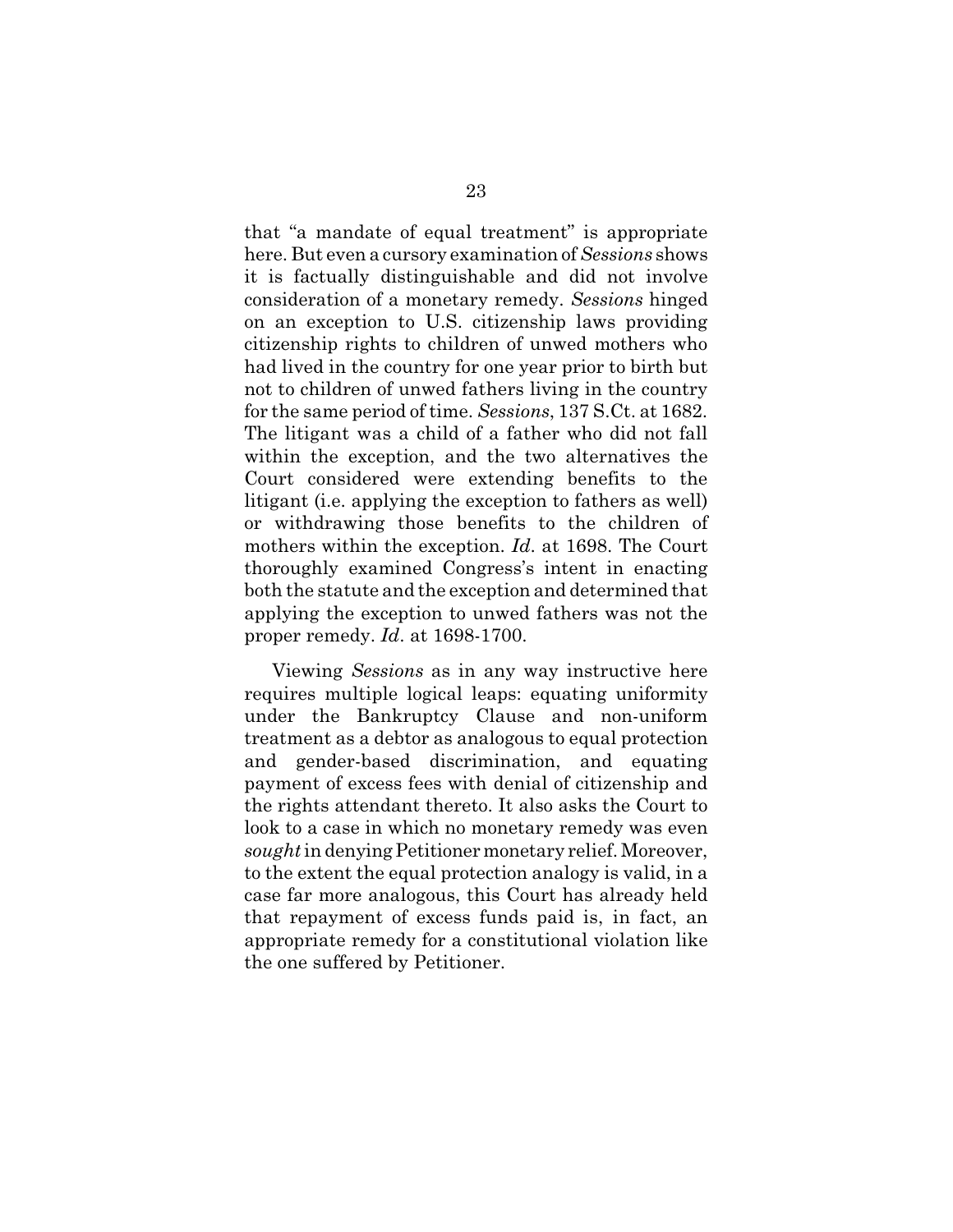In *Iowa–Des Moines Nat'l Bank v. Bennett*, 284 U.S. 239 (1931), the petitioners were national banks who had paid state taxes at a higher rate than domestic corporations based on the actions of a county tax collector misinterpreting or defying state tax law. In discussing the appropriate remedy, the Court noted that equal treatment could be attained either by reducing the taxes of the petitioners or increasing the taxes of their competitors. *Id*. at 247. The Court conceded that the state might still have the power to "equalize the treatment" of the petitioners but found this was "not material." *Id*. Mirroring the *Sessions* language upon which the government relies, the Court held that "[t]he right invoked [by petitioners] is that to equal treatment, and such treatment will be attained if either their competitors' taxes are increased or their own reduced." *Id*. The Court held that the proper remedy was to provide the petitioners "refund of the excess of taxes exacted from them" because "it is well settled that a taxpayer who has been subjected to discriminatory taxation through the favoring of others in violation of federal law cannot be required himself to assume the burden of seeking an increase of the taxes which the others should have paid." *Id*. Thus, even within the framework of equal protection that the government argues should apply, this Court's jurisprudence would favor refunding Petitioner the excess funds it paid.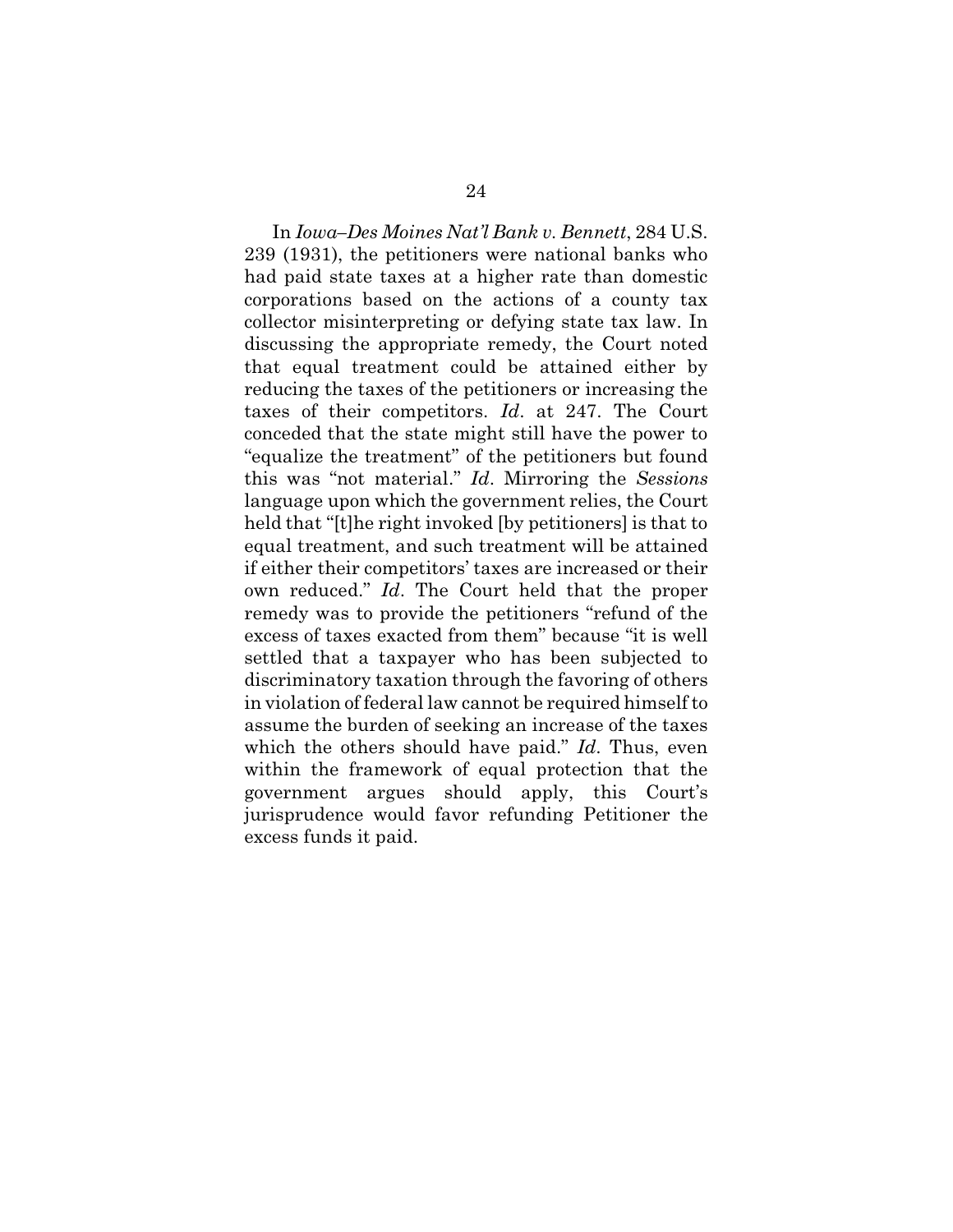## **B. The Government's Proposed Remedy is Akin to No Remedy Because it Fails to Ameliorate Petitioner's Harm and is Not a Plausible Alternative**

The Second Circuit Court of Appeals and the Tenth Circuit Court of Appeals were correct in their conclusions that monetary relief is the sole remedy for the constitutional harm resulting from the 2017 Amendment. Petitioner was required to pay significant fees to the U.S. Trustee pursuant to a statute that violates the Constitution. The only way to ameliorate that harm is to return those funds to Petitioner.

The government's proposed remedy of a "mandate of equal treatment" is as nonsensical as it is impossible. The parties subject to this "equal treatment" would be all chapter 11 debtors in North Carolina and Alabama whose cases were pending as of January 1, 2018 or filed between that date and October 1 of that year that paid less in quarterly fees than they would have if the fees outlined in the 2017 Amendment applied. Such a resolution would stand in direct contradiction to the actions of the Judicial Conference, a body presided over by the Chief Justice of this Court, which determined the amounts and timing of those fees.

This directive would also be impossible to implement. Most if not all of these chapter 11 cases are long-since closed, and the funds of these bankruptcy estates have already been distributed to creditors or disposed of pursuant to plans confirmed by final, nonappealable orders of the bankruptcy courts in those districts. The government is in effect asking this Court